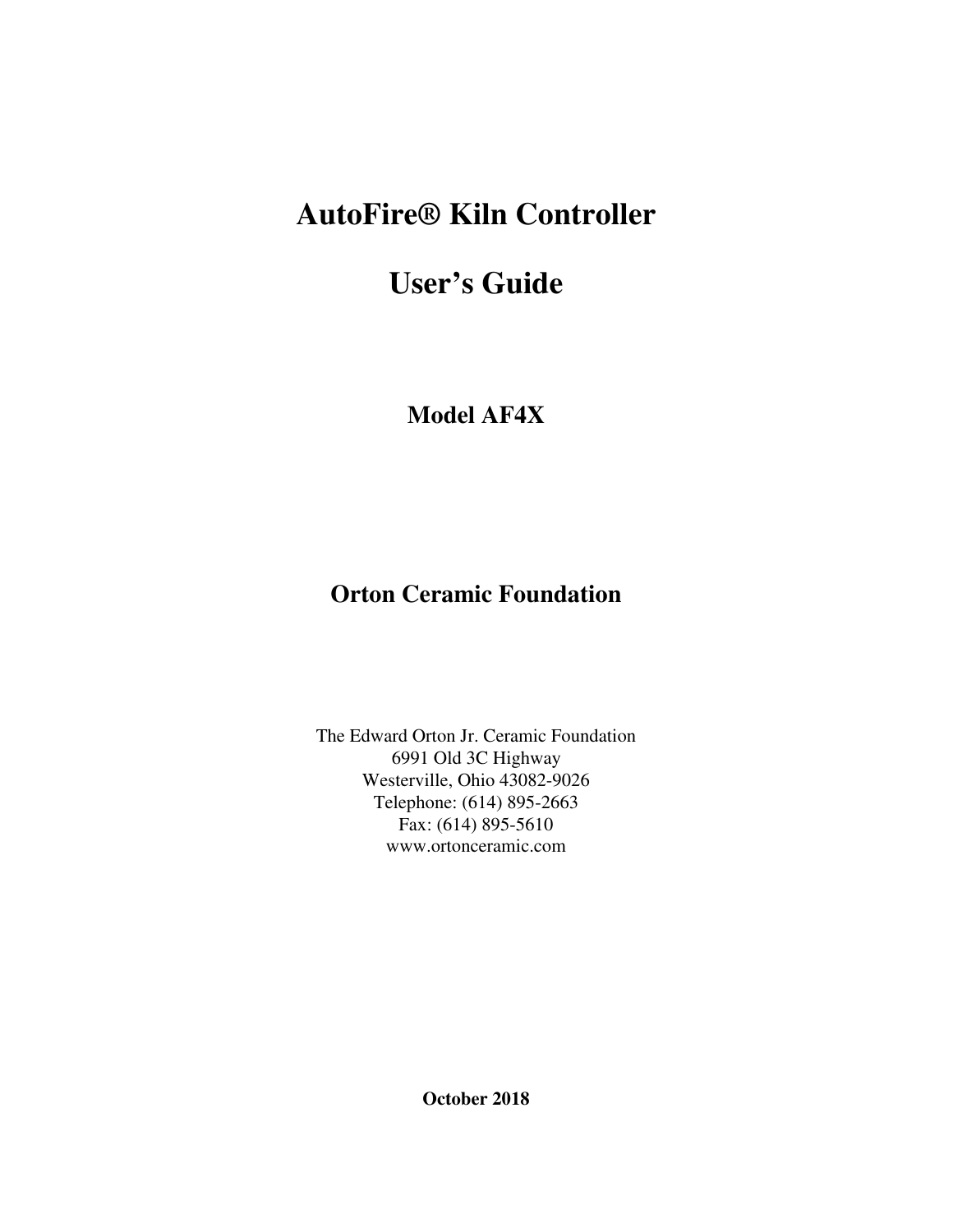### **TABLE OF CONTENTS**

| DIAGNOSTIC AI ARMS |  |
|--------------------|--|
|                    |  |
|                    |  |
|                    |  |
|                    |  |
|                    |  |
|                    |  |
|                    |  |
|                    |  |
|                    |  |
|                    |  |
|                    |  |
|                    |  |
|                    |  |
|                    |  |
|                    |  |
|                    |  |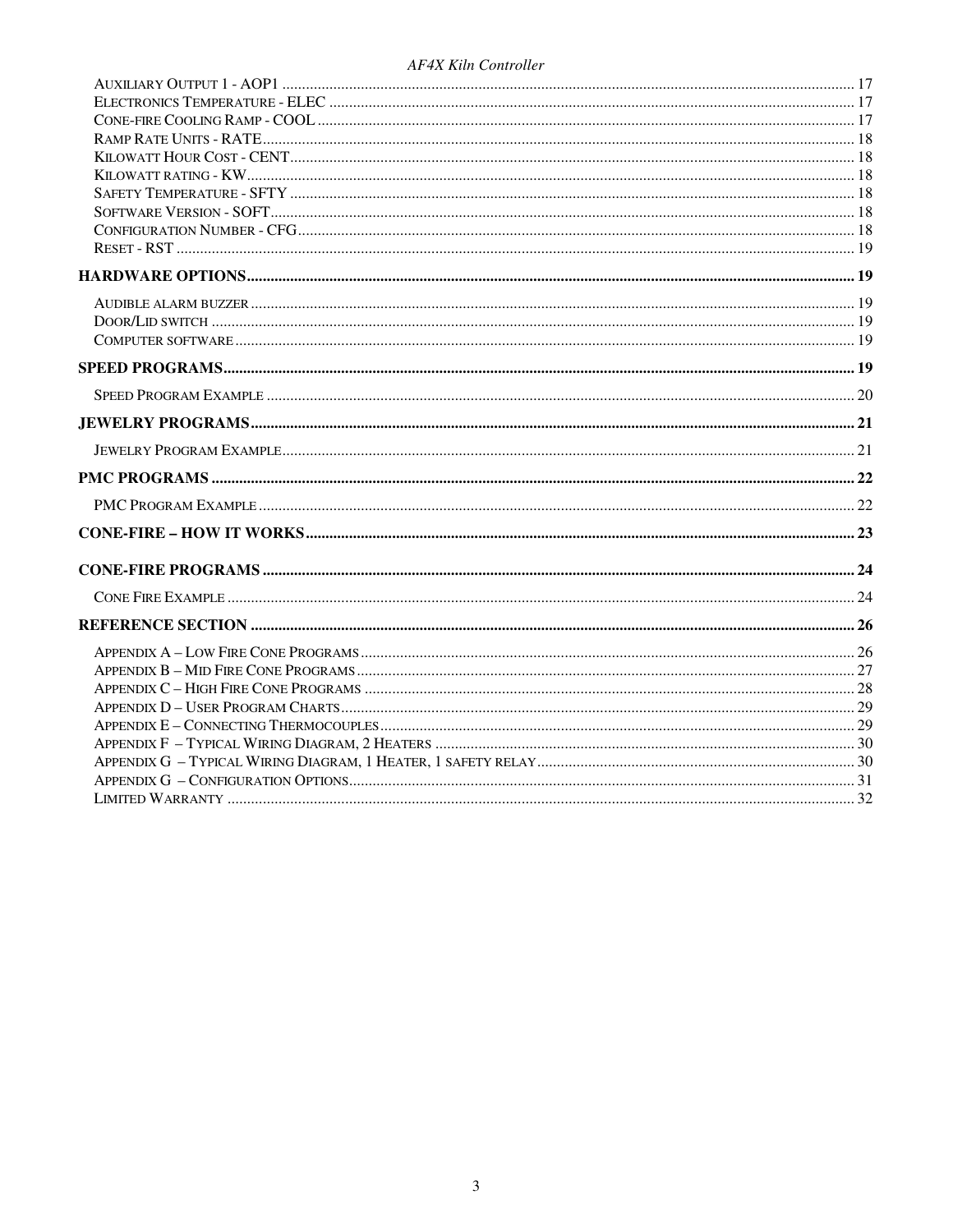# **Introduction**

This User's Guide explains the features and operation of the Model AF4X Controller.

The controller has 3 keys for programming.

Orton controllers use P-I-D control algorithms to tightly control kiln temperature. This eliminates temperature cycling. Cycling occurs when the controller turns the kiln on or off in a way where the actual temperature does not closely follow the desired firing schedule.

Orton controllers store the firing program information in memory when turned off. If power is lost during a firing, the controller remembers how far the firing has progressed and determines if it can resume the firing when power is restored.

# **Precautions**

The controller is not a safety device. The controller operates relays to turn the kiln elements on and off. It is possible for relays to fail in the 'ON' position. The controller cannot protect against relay failure. To prevent overfiring, never leave the kiln unattended, especially at the end of a firing.

Controller accuracy and performance depends on the condition and position of the thermocouple sensors in use.

# **Getting Started**

Read all precautions and instructions before using your controller.

If your kiln has manual control switches for the heating elements, turn all the dials to the highest settings.

If you have a Kiln-Sitter  $\odot$  on your kiln, you can use a Cone 10 bar under the sensing rod to shut off power if the kiln reaches high temperatures. This bar will last many firings and can act as a backup safety device for the firing.

## **Features**

The AF4X includes many standard features, a user-friendly keypad and robust temperature control software.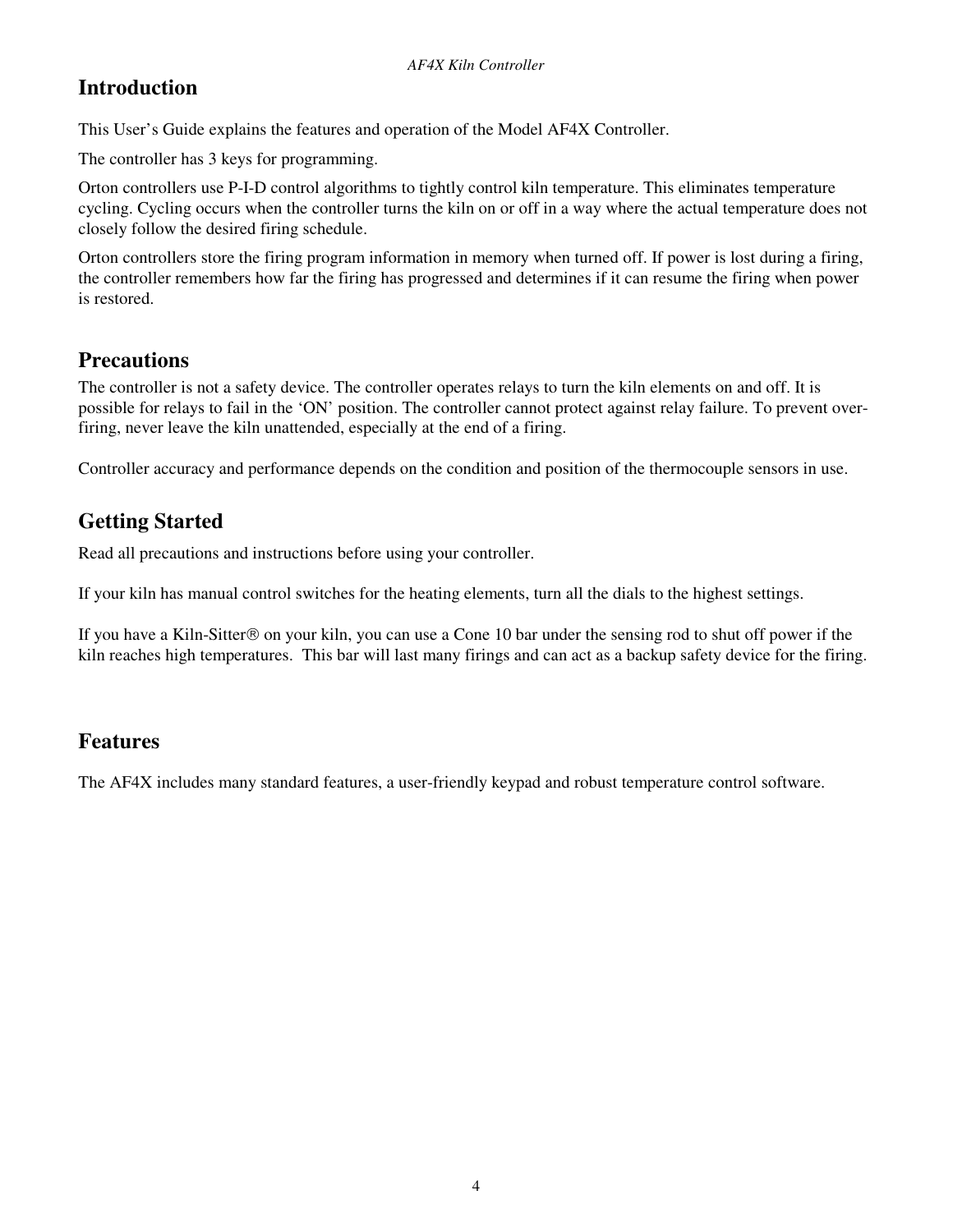### Firing Methods and Features

- User Program method: Create up to 25 custom firing schedules with unique heating and cooling rates, target temperatures and hold times. This method can be used for ceramics, heat treating, glass fusing, enameling or jewelry applications.
- **Speed Programs:** 5 speed programs are preset with different fixed heating rates. These programs are single set-point (one step) programs.
- **Jewelry Programs:** 3 preset firing schedules for burnout. The various heating and cooling steps are preprogrammed. You can fire to a preset Jewelry schedule by simply selecting the jewelry program along with an adjustable final hold temperature.
- **PMC Programs:** 5 preset firing schedules for Precious Metal Clay. The heating steps are preprogrammed. You can fire to a preset PMC schedule by simply selecting the PMC Program. These programs are not adjustable.
- **Cone-Fire** method: Select a preset program for a specific cone number from Cone 022 to Cone 12. These programs are designed specifically for ceramic firings.
- **Speed** adjustments Use with Cone-fire mode to speed up or slow down a firing and to adjust for load size or thick pieces of ware.
- **Delay** start Use with either mode to delay start the kiln up to 100 hours (99hr.59min.)
- **Set-Point** Control User Program option to hold kiln at temperature indefinitely.
- **Full On / Full Off** User Program option to heat or cool the kiln as fast as possible.
- **Add Time –** Add additional hold time to firings already in progress.
- **Program edit** User Program option to change the active program settings during the firing without having to stop and restart the controller.

#### Advanced Options

- **Cone Offset** Use with Cone-Fire to adjust the firing temperature of the kiln by  $\pm 11^{\circ}$ C ( $\pm 20^{\circ}$ F) to fine tune the controller to your kilns performance.
- **Skip** Skip ahead in the firing program
- **Alarm** Program an alarm to sound when a specific temperature is reached.
- **Thermocouple Offset -** Adjust display temperature by as much as  $\pm 25^{\circ}C$  ( $\pm 45^{\circ}F$ ) to offset aging thermocouple(s).
- **Auxiliary Output** Control a relay to switch on a vent fan or safety relay.
- **Power Consumption –** Review the calculated cost or Kilowatt usage of the kiln firing.

#### Display Messages and Information

- **Program Review -** Review the current firing program before or during a firing.
- **Temperature Units -** Display Temperature in Fahrenheit (°F) or Centigrade (°C) Units
- **Computer Interface** Monitor/Analyze kiln data from a PC using *AutofireDLS4* datalog software.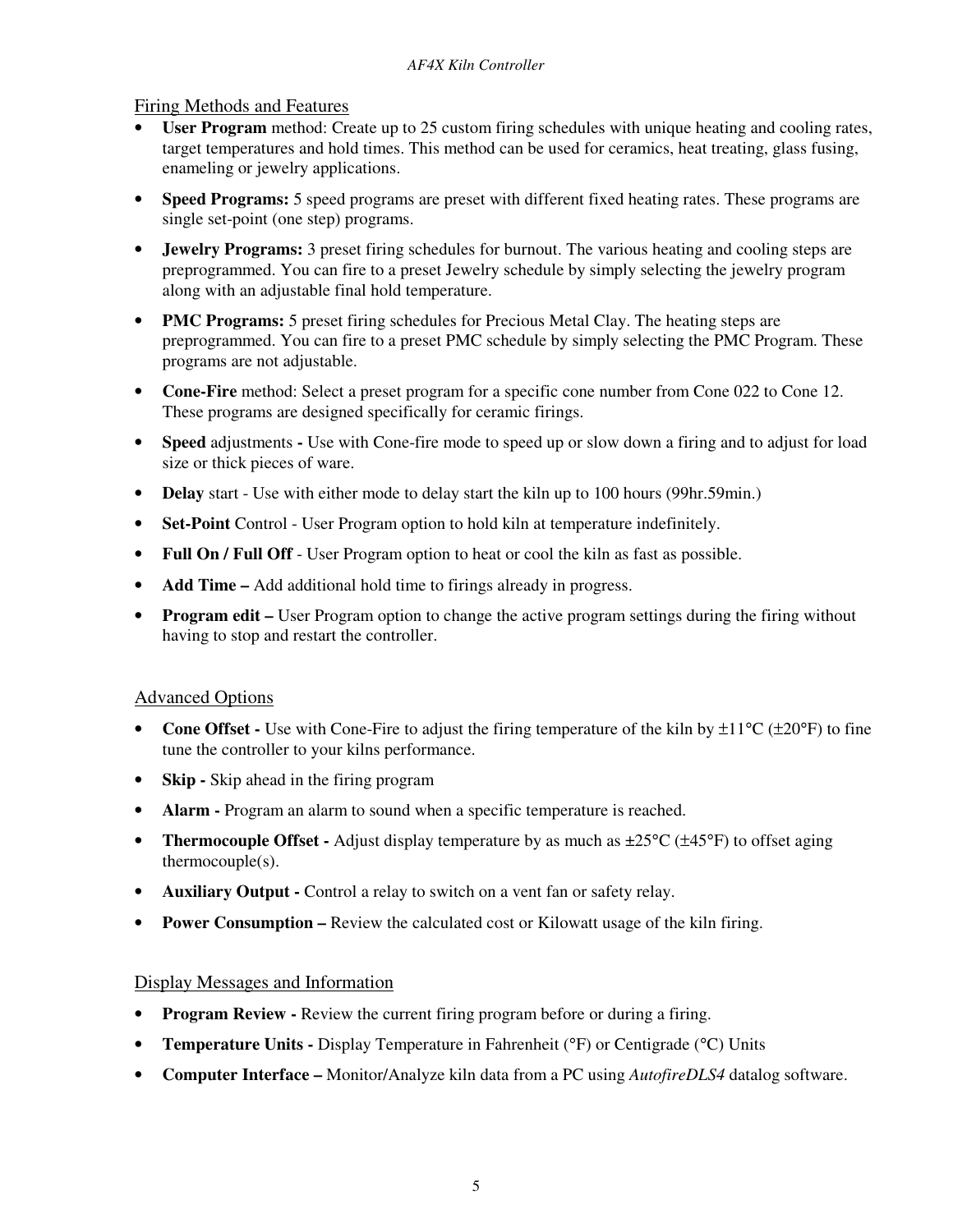# **Test Firing with Witness Cones**

A test firing will help in learning the operation and features of the controller. Follow your kiln manufacturer's instructions for setting up your kiln.

Place a series of Orton Self-Supporting Cones on the middle shelf of your kiln so that they can be seen through a kiln peephole. Use a series of cones close to the final firing temperature (see Appendix C). For example, if firing to 1945°F (Cone 04), use a Cone 03, Cone 04, and Cone 05 for the test firing.

To evaluate heat distribution, place a set of cones on each shelf during the test firing. Most kilns fire more uniformly at Cone 06 than they do below Cone 06. Provide ventilation for the kiln in accordance with the kiln manual or VentMaster® instruction manual.

After the firing, examine the fired cones. Some variation in the bending of the cones may occur, depending on how the kiln was loaded and the location of the cones.

# **Keypad Overview**



This key is for selecting a firing program and advancing through the programming steps. After programming is complete, use this button to Start and Stop the firing.



This key is used to step forward the display values for specific program settings Also use this button for access to the option menu.



This key is used to step backwards the display values for specific program settings. It is also used to activate the Program Review feature.

When using the Increase and Decrease keys to program number values, the values will change more rapidly if the key is held in.

In general, the user interface is very simple. Use the increase and decrease keys to change the display prompt, when you see what you want on the display, press the Program key.

### **Display Lights**

The controller uses (4) numerical displays and 3 indicator lights. The bottom light tells when the controller is turning on the relays to power the heating elements. The top is lit when the controller is in programming mode, the middle light is lit when the controller is in Program review mode.



Two of the four decimal points on the display are also used as indicators. The decimal point on the far right is used to indicate if the controller is displaying temperature in degrees Fahrenheit (°F) or Centigrade (°C). If this decimal point is lit, the controller is set to display temperatures in °C.

The center decimal point (between the second and third digit) lights whenever the display is showing a time value. The decimal point separates Hours (on the left) from Minutes (on the right).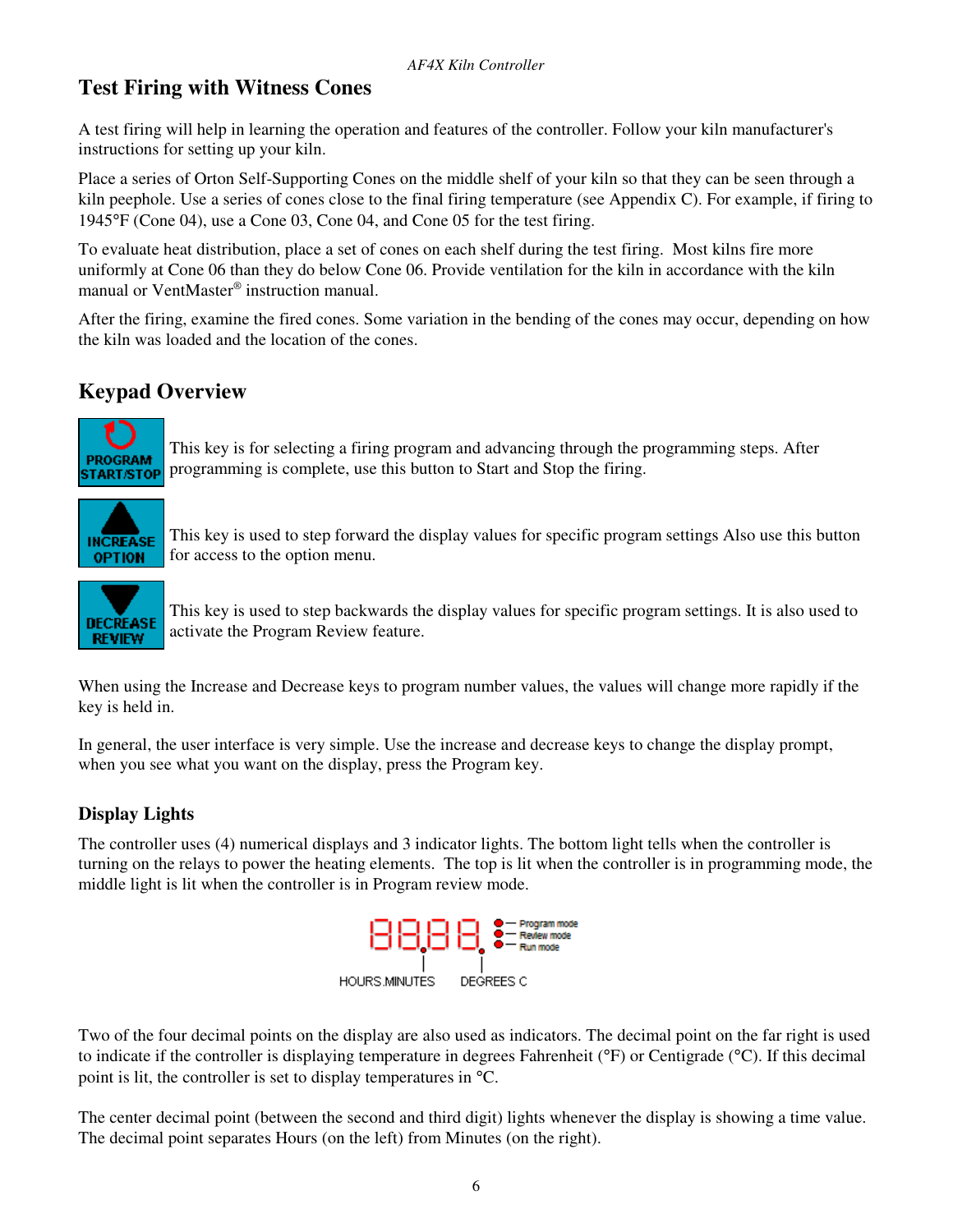# **When the Controller is first turned on**

The controller runs a brief self-diagnostic test. The display will light up and the audible alarm should beep. After a few seconds, the display will alternate between the kiln temperature and **IDLE***.* **IDLE** is the mode where the controller is not actively firing the kiln or being programmed for a firing.

### **Starting a Firing**



The display shows **-ON-** for 5 seconds when the firing begins.

The display will show kiln temperature throughout the firing. The temperature display will alternate with alarm messages if any alarms occur. If the controller is programmed to hold at a specific temperature, the remaining Hold Time will alternate with the temperature during the active hold period.

### **Stopping a Firing**



When the controller completes the firing, the display alternates 4 messages: **CPLT** (Firing Complete); Firing Time (**hrs.mins**); Final Firing Temperature and Current Kiln Temperature. Press any key to return to **IDLE**. If you stop the firing before completion with the *Stop* key, the display will indicate **ABRT** (abort) in place of **CPLT**. Press *Stop* again to return to **IDLE**

#### **Programming values**



Whenever a change is made from the keys, you must press the *Program/Start* key to load the changes. If the key is not pressed, the controller will simply wait for your next selection. Pressing the *Program/Start* key will advance you to the next option if you are setting up a program or changing settings.

*Note: If you are programming the controller options and no keys are pressed for 90 seconds, the controller will exit the options menu automatically.* 

#### **Program Review**



To review the current program in the controller memory before or during a firing, press the *Decrease/Review* key. The entire program will automatically scroll through the display and then return to normal operation. Delay time is included in the review.

# **Repeating a firing**

If power is not cycled off to the controller, you can repeat a firing without viewing the entire program, simply press the *Decrease/review* key when the controller display is showing the desired program group. The controller will scroll through the program review and advance directly to the Start prompt. Press the *Program/Start* key to set a delay time and again to begin the firing.

# **Program Sets**

The controller contains several sets of preset programs. Each set can be turned on or off depending on the user preferences. To disable a program set, see the configuration appendix of this manual.

When first powered on, the controller will show **IDLE**, to view the program sets, press the *Program/Start* key. Then press the *Increase/Option* key to see all available program sets.

*Note: some program sets may be disabled or turned off by the kiln manufacturer or supplier depending on the application.* 

Program sets include: **SPD** (Speed) – **JWL** (Jewelry) – **CLAY** (PMC) – **CONE** (Ceramics) – **USER** (custom)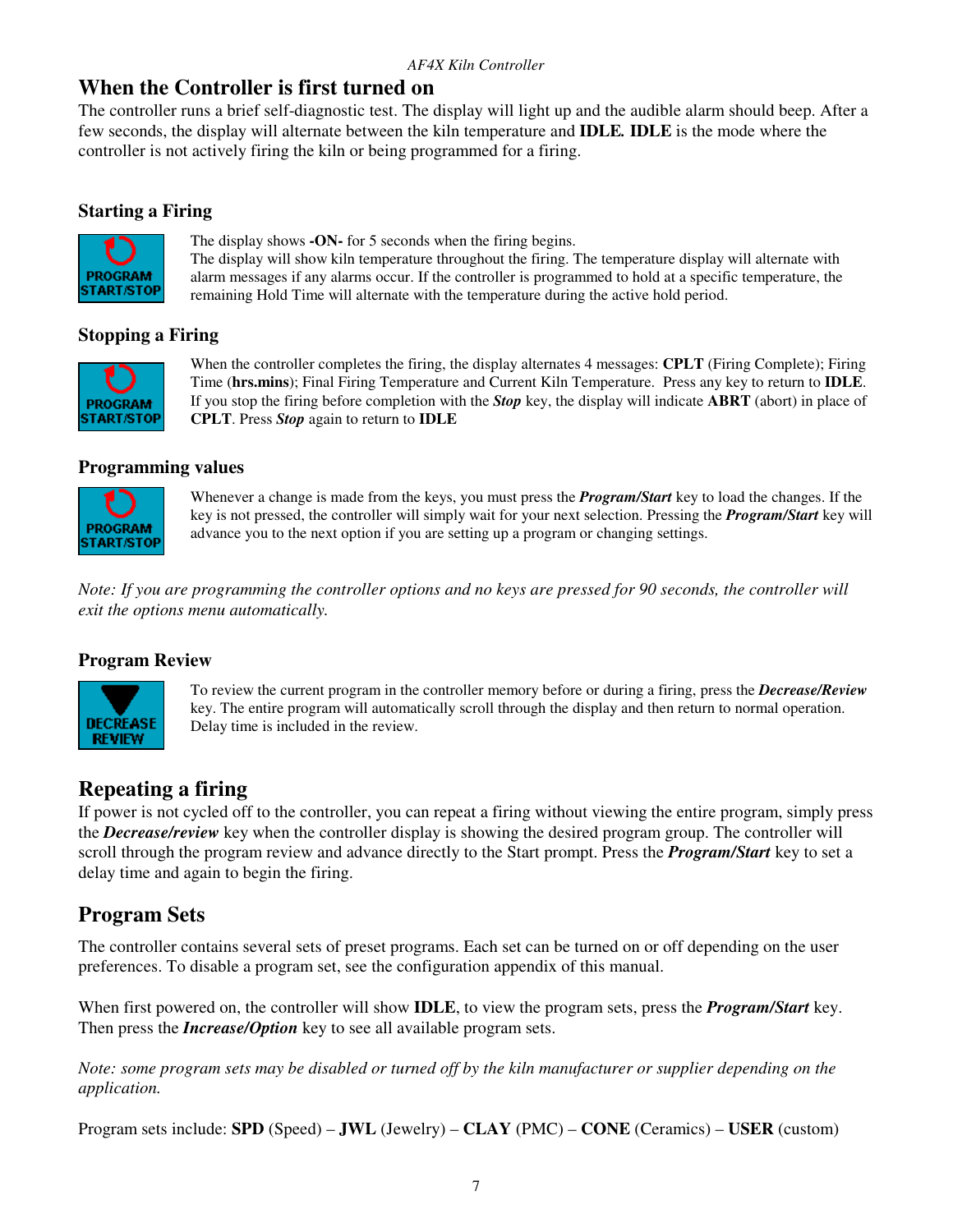# **User Programs**

25 User Programs are available. The User Program mode allows you to customize your firing schedule and specify how fast the kiln heats or cools to any temperature. All Programs allow 20 ramp steps. Each ramp step consists of a heating rate (or cooling rate), a target temperature and a hold time.

### **Temperature Units**

If your controller is configured to display temperature values in °F, heating rates will be programmed as Degrees Fahrenheit per hour and target temperatures will be programmed as Degrees Fahrenheit. If your controller is configured to display temperature values in °C, heating rates will be programmed as Degrees Centigrade per hour and target temperatures will be programmed as Degrees Centigrade. To change the temperature units, see the **F/C** option.

### **Heating/Cooling Rates**

Each program step requires you to program the desired rate value.

Rate is the speed of the ramp step. Rate is programmed as Degrees per Hour if the RATE option is set to HOUR. Some calculations may be required to determine your desired heating rate.

*Example*; if you know that you want to heat the kiln from room temperature (75°F) to 212°F over a 2 hour period, First determine the amount of temperature rise:

#### **212 - 75 = 137 degrees**

Then divide the amount of temperature rise (or drop) by the number of hours you would like it to take to get there. (For Example, 2 hours)

**137** / **2 = 68.5 degrees per hour** 

Round the calculated rate to the nearest whole number and your heating rate would be 69 degrees/hour.

*If you prefer to program heating and cooling rates in 'degrees per minute', adjust the RATE option in the options menu to MIN.* 

*If you prefer to program heating and cooling rates in 'Hours and Minutes', adjust the RATE option in the option menu to TIME*.

**RA** is the controller display for rate. Each rate segment will have its own number. The rate for the first ramp step will be displayed as *RA 1*, the rate for the second ramp as *RA 2* and so on.

### **Maximum Ramp Rate for User Programs**

The range of values available for a controlled ramp rate setting is 0-1798F per hour or 0-29.97F per minute.

To program a rate that heats or cools as fast as possible, Set the rate to **FULL**. **FULL** appears as a selection for 1799F/hour or 29.98F/min. Just above the maximum ramp rate. You can also find the **FULL** setting by pressing the *decrease/review* button one time when the display shows zero for the rate setting.

When the RATE option is set for TIME, the maximum ramp rate or **FULL** setting is 00.00, the range of controlled rates is 00.01 (1minute) to 99.58 (99hours.58minutes)

When the Ramp Rate is set to **FULL** the controller will interpret this as full power for a heating ramp. This will allow the kiln to heat as fast as possible to the target temperature without rate control. If the ramp is a cooling step, the controller will interpret the same values as no power and allow the kiln to cool as fast as possible without rate control.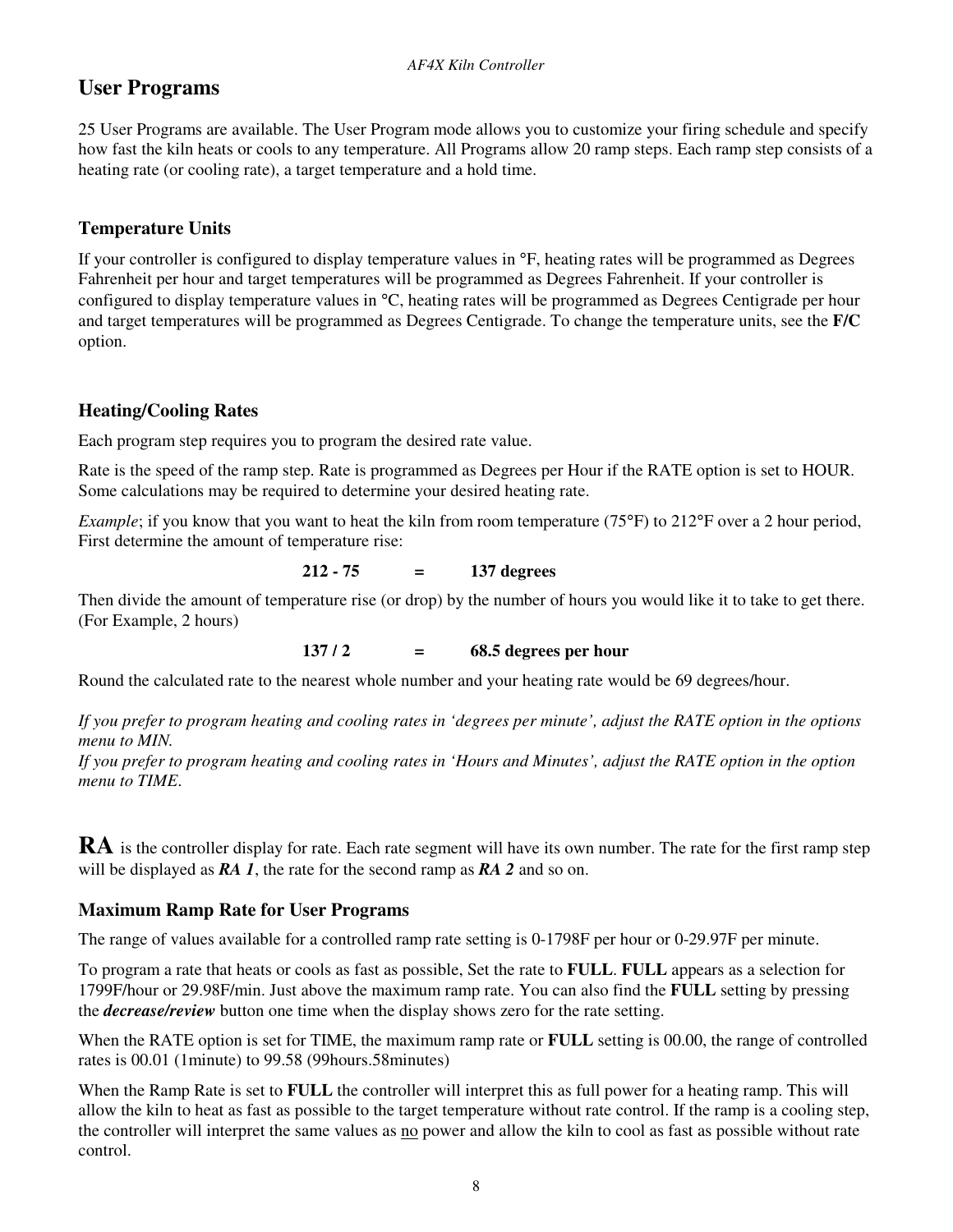A Program Review will show the message **FULL** to indicate the uncontrolled rate. Deviation alarms will not be active during the heating/cooling ramp.

#### *Caution: Overshoot in temperature may occur when a kiln is heating at full power, especially at lower temperatures.*

### **Target Temperatures**

Each program step requires you to program a desired target temperature.

 $\bm{F}$  or  $\bm{\mathcal{C}}$  is the controller display for target temperature. Like rate, each temperature segment will have its own number. The temperature for the first ramp step will be displayed as  $\mathcal{F}$  *I* or  $\mathcal{C}$  *I*, the temperature for the second ramp step as  $\mathcal{F}$  2 or  $\mathcal{C}$  2 and so on.

**Caution:** Do not program target temperatures that exceed the temperature rating for your kiln. The maximum programmable value for target temperatures can be viewed in the *SFTY* option.

### **Cooling Ramps**

Cooling ramps are programmed the same as heating ramps. You must program the Rate for the cooling and the target temperature. The criteria for a cooling ramp is the target temperature must be lower than the preceding target temperature.

If you program a target temperature at the end of the firing that is below your room temperature, the controller will never be able to complete the firing. This may result in a **FTL** alarm. To avoid this alarm, manually stop the firing by pressing the *Program/Stop* key or program a higher temperature to complete the firing

### **Changing a Target Temperature During a Firing**

If the kiln is firing and you need to modify the current ramp target temperature, use **CHGT** option. The controller will display the current setting and allow you to change it. See the Option menu section of this manual for more details.

### **Hold Time**

Each program step requires you to program a desired hold time.

Hold time refers to the amount of time you want the kiln to remain at the target temperature. Hold Time is often referred to as Soak or Dwell Time. Each ramp allows the option of programming a hold time. Hold time is programmed in Hours and Minutes. The decimal point light in the center of the controller display separates hours from minutes. The two digits to the left of the decimal point indicate hours while the right side indicates minutes.

| <i>Example</i> ; | A 1 hour hold time should be programmed as | 01.00 |
|------------------|--------------------------------------------|-------|
| or               | A 30 minute hold time would be             | 00.30 |

During a Hold time, the controller will count-down the remaining time of the Hold on the display.

**HD** is the controller display for hold time. Each Hold segment will have its own number. The hold time for the first ramp step will be displayed as **HD 1***,* the hold time for the second ramp step as **HD 2** and so on.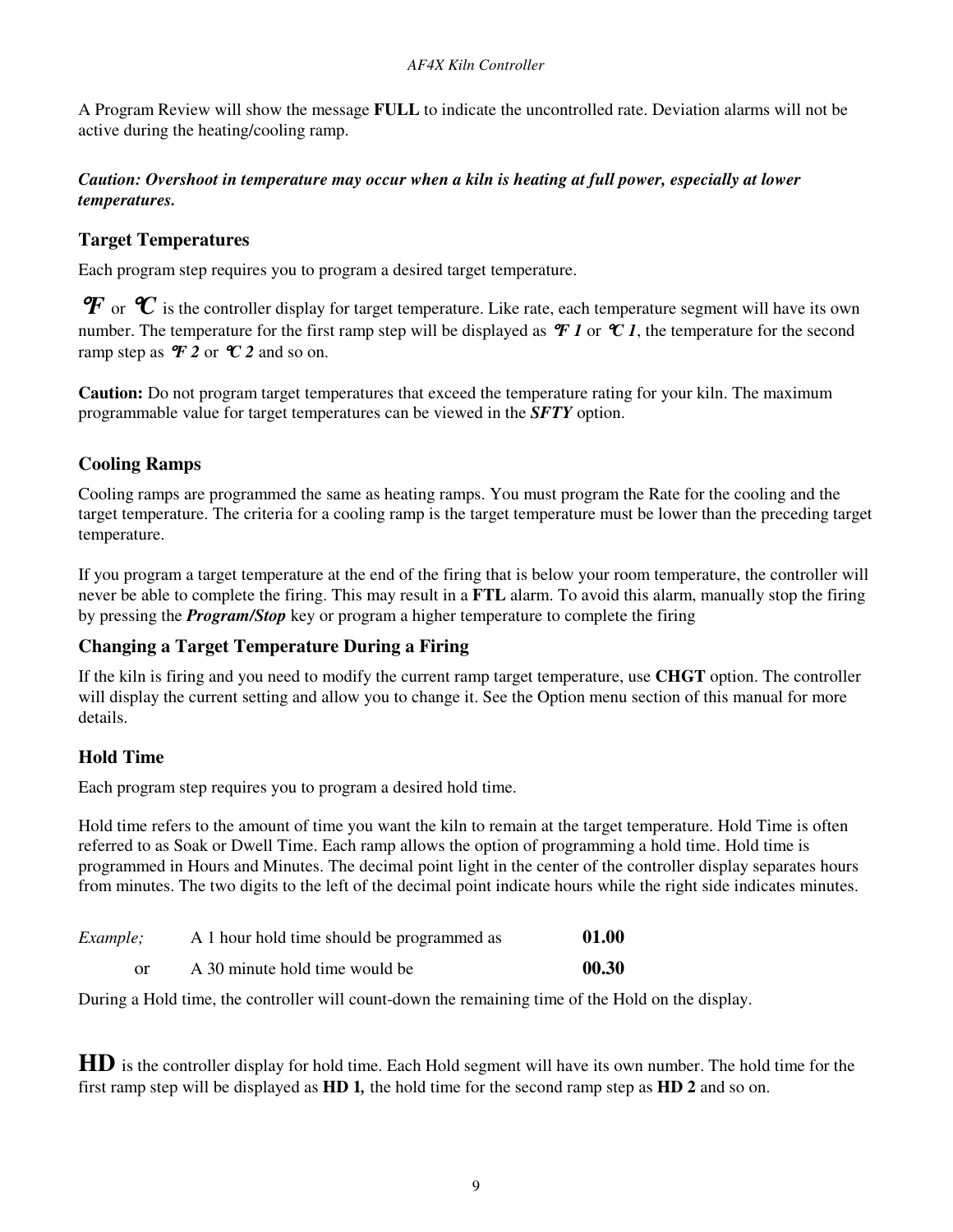### **Set-Point Hold**

You can program the controller to hold at a temperature indefinitely by programming a Hold Time of **99.59**. The controller will hold the kiln temperature until the *Program/Stop* key is pressed.

### **Adding Time to a Hold**

If the kiln is firing and you need to increase the hold time, use the **HLDT** option. The controller will display the current setting and allow you to change it. See the Option menu section of this manual for more details.

### **Shortening a Hold**

To end a hold before the time has expired, use the **SKIP** option to advance to the next ramp. See the Option menu section of this manual for more details.

### **Vent Fan (Optional)**

If your controller has been configured to control an auxiliary vent fan, each ramp step will allow the fan to be turned on or off during the specified ramp. Refer to the Options section for additional details on the AOP1 output.

**FN** is the controller display for vent fan. Each ramp will have its own fan setting. The fan setting for the first ramp step will be displayed as **FN 1***,* the fan setting for the second ramp step as **FN 2** and so on.

# **Programming User Programs**

*During programming, default values may appear in the display. If the controller was previously programmed, the last settings will appear.* 

- 1. Press the *Program/Start* key. A program group will show on the display.
- 2. Press the *Increase/Option* key until the display shows **USER,** then press the *Program/Start* key.
- 3. Using the *Increase* or *Decrease* key, select the desired program number (PR01-PR25) then press the *Program/Start* key.
- 4. **RA 1** shows in the display indicating the rate value for the first ramp step. Use the *Increase* or *Decrease* keys to enter the desired heating rate. Then press *Program/Start* key.
- 5. °**F 1** or °**C 1** shows in the display indicating the target temperature for the first ramp step. Use the *Increase* or *Decrease* keys to enter the desired temperature. Then press *Program/Start* key.
- 6. **HD 1** shows in the display indicating the Hold time for the first ramp step. Use the *Increase* or *Decrease* keys to enter the desired time for the kiln to hold at the first target temperature. Time is entered as (Hours.Minutes). Then press *Program/Start* key.
- 7. **FN 1** shows in the display (if available). Use the *Increase* or *Decrease* key to select a fan setting; either **OFF** or **ON** for the first ramp. Then press *Program/Start* key. The Fan option will not appear unless the auxiliary output option for the controller has been configured.
- 8. Repeat steps 4 through 7 to program additional ramp rates, temperatures and hold times. After you have programmed your final ramp, the controller should be displaying the next available **RA** number. If the value for the next available ramp rate is set to zero degrees per Hour or Minute, press *Enter*. The controller will end the programming mode. For Time mode, the value should be set to 99.59.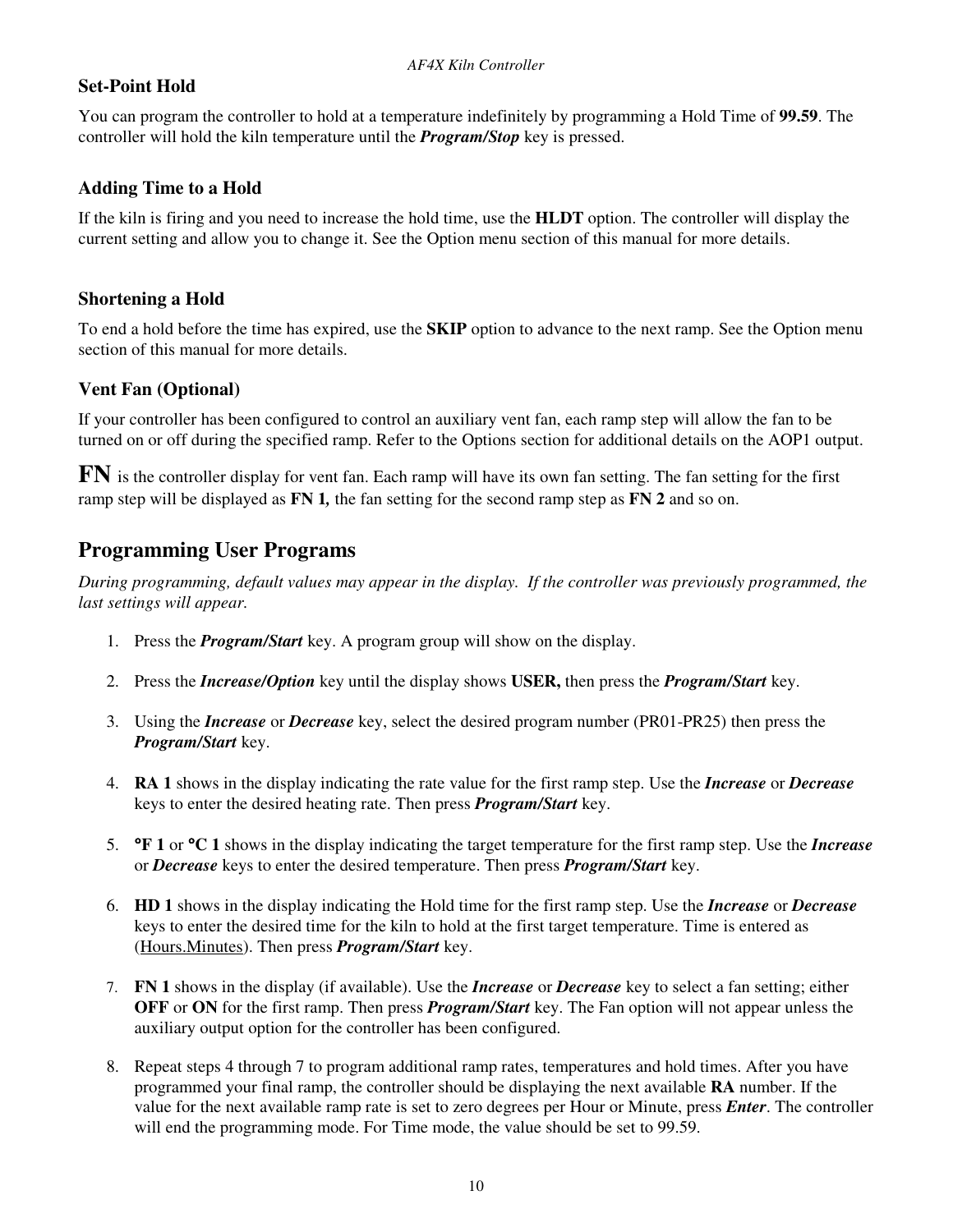*The controller will advance to* **STRT***. The programmed firing schedule is automatically stored and ready to* START *the firing.* 

- 9. If the Delay Start feature is active, the display will show **DELA** alternating with a Time value. use the *Increase* or *Decrease* key to set a time for the kiln firing to begin. Time is shown as (Hours.Minutes). If no Delay is needed, set zero hours and zero minutes (00.00). Then press the *Program/Start* key.
- 10. Press the *Program/Start* key to begin the firing.

# **Erasing A User Program**

If you enter a zero value for a rate **(RA #)**, all settings beyond that point will be erased. This feature can be used to erase an entire user program by entering a zero rate at **RA 1**.

### **User Program Example**

*Use Program #1 (Bead Annealing) To fire to 960ºF at 1500ºF/hour 30-minute hold at temperature Cool down to 500ºF at 100ºF/hour Shut off.* 

**Follow these steps**: starting with the controller at **IDLE.** 

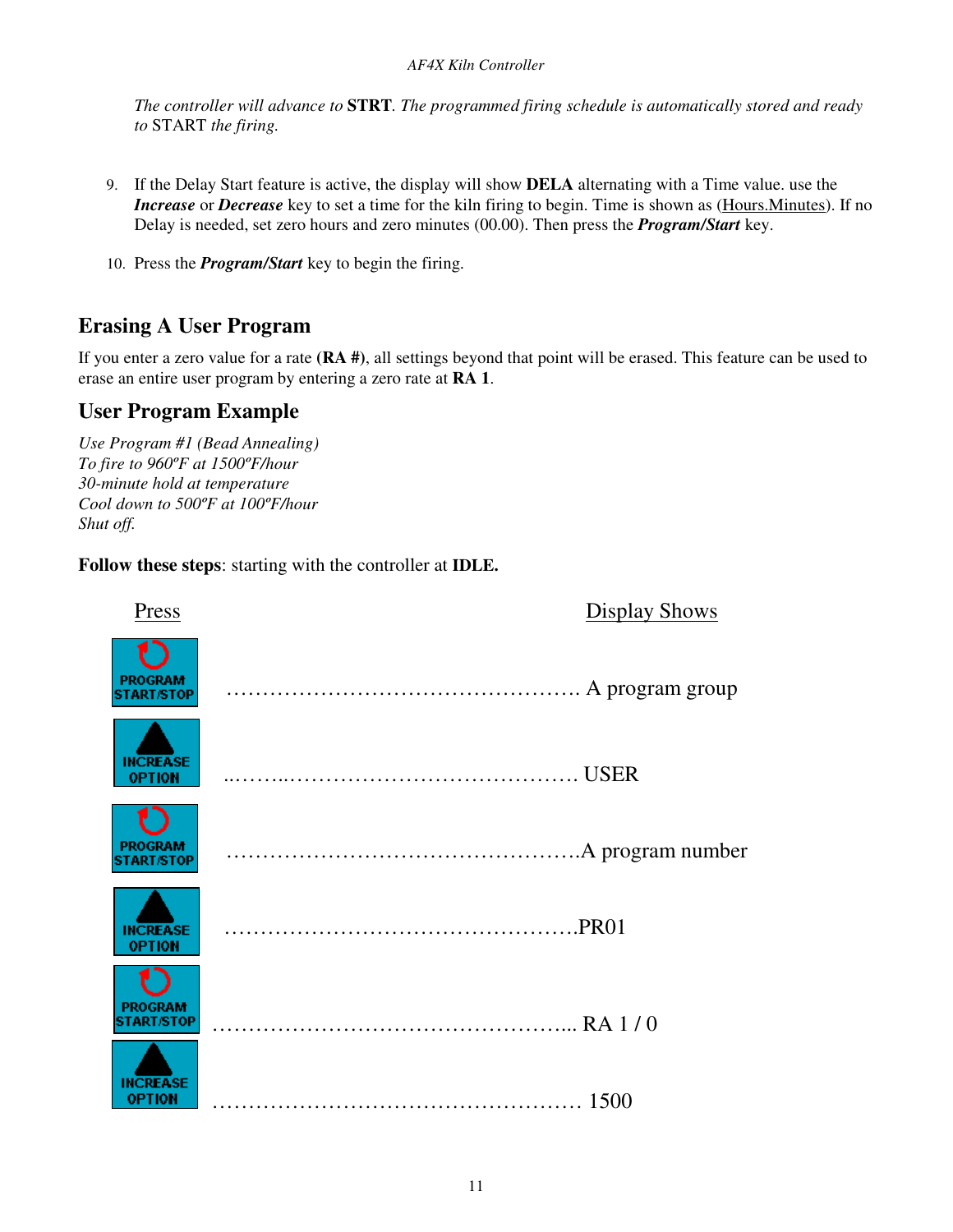

# **Alarms**

Alarms are used to notify the operator of problems with the kiln performance or controller performance. Some alarms will terminate the kiln firing while others allow the firing to continue with the alarm condition on the display. Some alarms have no affect on the outcome of the kiln firing.

### **Thermocouple Alarms**

|             | Thermocouple not detected during power up.                             |
|-------------|------------------------------------------------------------------------|
| <b>FAIL</b> | Thermocouple failed during a firing, firing stopped                    |
| TC 2        | Thermocouple failed while controller Idle                              |
| <b>TCR</b>  | Thermocouple polarity reversed, firing stopped                         |
| <b>LAG</b>  | Thermocouple temperature is lagging, firing stopped (kiln not heating) |
| <b>OTL</b>  | Over Temperature Limit detected – firing stopped (check LIMIT option)  |
| <b>FTL</b>  | Firing too Long – kiln temperature has stalled, firing stopped         |
|             |                                                                        |

**Deviation Alarms** (*See TEDE option to adjust Deviation)* 

| FTH           | Fail to Heat - kiln is heating too slow, firing continues         |
|---------------|-------------------------------------------------------------------|
| $_{\rm{FTC}}$ | Fail to Cool - kiln is cooling to slow, firing continues          |
| <b>LTDE</b>   | Low Temp Deviation - kiln is losing temperature, firing continues |
| <b>HTDE</b>   | High Temp Deviation - kiln is overheating, firing stopped         |
|               |                                                                   |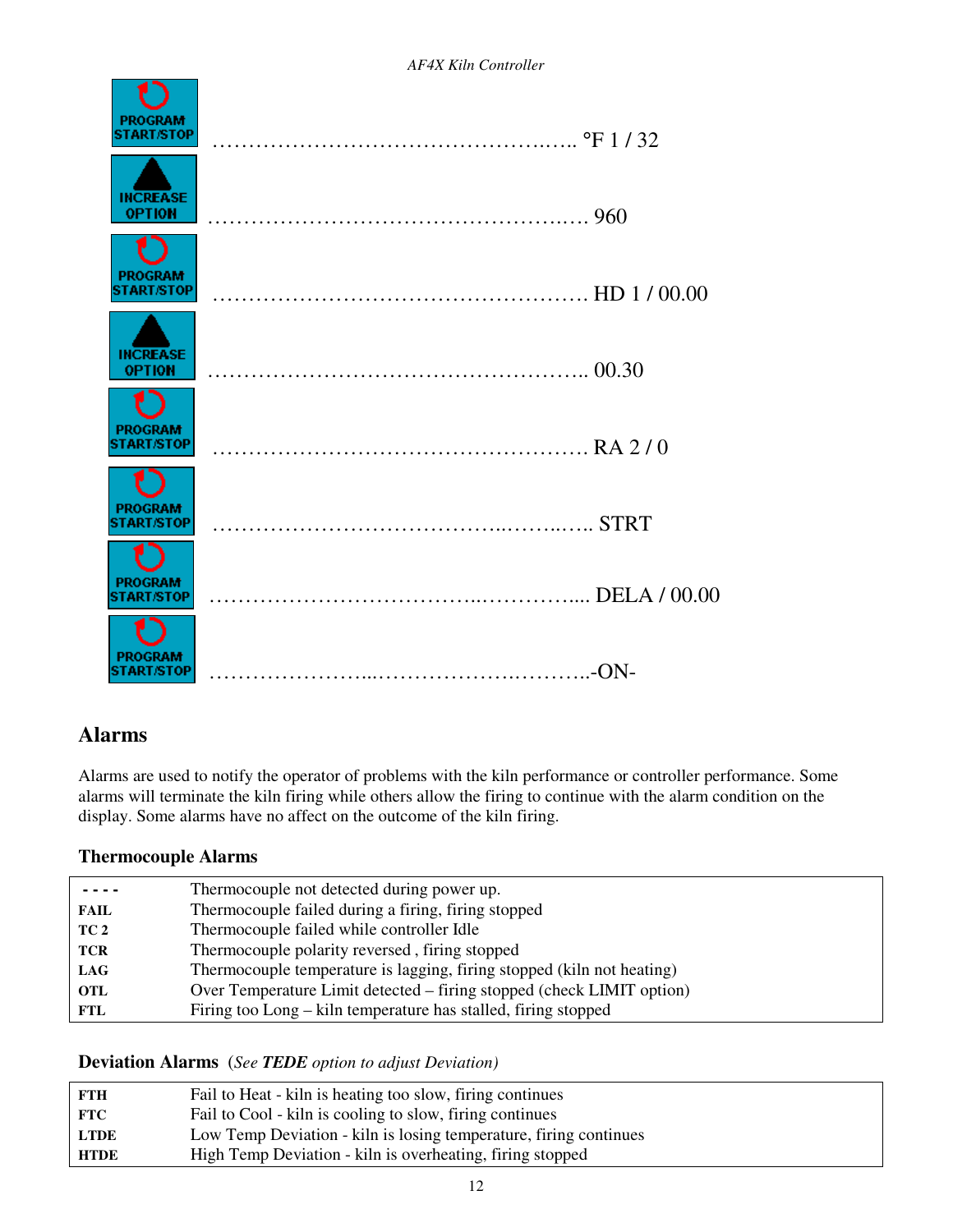### **Power Interruption Alarms**

| PF          | Power failed and firing was resumed                                                            |
|-------------|------------------------------------------------------------------------------------------------|
| PF 1        | Power failed during cooling and firing was stopped because cooling temperature exceeded        |
| <b>PF 2</b> | Power failed during heating and firing was stopped because temperature was below 212°F         |
| <b>PF 3</b> | Power failed during heating or hold and firing was stopped because temperature dropped by 72°F |
|             |                                                                                                |

### **Diagnostic Alarms**

| <b>BADP</b>     | Invalid User Program. Check current kiln temperature is below program temperature. |
|-----------------|------------------------------------------------------------------------------------|
| <b>ETH</b>      | Electronics too Hot – controller temperature above $80^{\circ}$ C, firing stopped  |
| FE <sub>1</sub> | Failed to read or write to memory device                                           |
| FE 4            | Errors detecting thermocouple input signal                                         |
|                 |                                                                                    |

# **Options Menu**



Advanced settings and features are available through the Options menu. Press the *Increase/Option* Key to advance through the options menu. During a firing, not all options can be changed. To exit Options, select the **EXIT** prompt within the option menu.

To view an Option setting, press *Program/Start* key when the option code is displayed. Use the *Increase* or *Decrease* key to change the setting for the option. Press *Program/Start* after making the change.

# **Option List**

| <b>SKIP</b>      | <b>Skip Step</b>                  | Skip ahead in the running program                                    |
|------------------|-----------------------------------|----------------------------------------------------------------------|
| <b>HLDT</b>      | <b>Hold Time</b>                  | Add Time to the current hold segment                                 |
| <b>CHGT</b>      | <b>Change Temperature</b>         | Change the current target temperature                                |
| <b>DELA</b>      | <b>Delay</b>                      | Change Delay start mode                                              |
| TC               | <b>Thermocouple Type</b>          | Select thermocouple type (Type K, N, S or R                          |
| <b>ALAR</b>      | <b>Threshold Alarm</b>            | Set Alarm temperature                                                |
| <b>DIAG/TEST</b> | <b>Diagnostics</b>                | View output amps or test outputs.                                    |
| F/C              | <b>Temperature Units</b>          | Change temperature units to $\mathrm{P}F$ or $\mathrm{P}C$           |
| <b>LIM</b>       | <b>Over-Temperature Limit</b>     | Set the maximum limit temperature                                    |
| <b>COST</b>      | <b>Firing Cost</b>                | View calculated firing cost                                          |
| <b>EXIT</b>      | Exit option menu                  |                                                                      |
| OPT <sub>2</sub> | <b>Level 2 Options</b>            |                                                                      |
| <b>OFST</b>      | <b>Cone Offset</b>                | Adjust firing temperature to match witness cones by $\pm 20^{\circ}$ |
| <b>TCOS</b>      | <b>Thermocouple Offset</b>        | Change a thermocouple temperature reading by $\pm 25^{\circ}C$       |
| <b>TEDE</b>      | <b>Temperature Deviation</b>      | Deviation value for alarms FTH, FTC, and LTDE                        |
| <b>HTDE</b>      | <b>High Temperature Deviation</b> | Deviation value for alarm HTDE                                       |
| <b>LOCK</b>      | <b>Program Lock</b>               | Lock or Unlock the programs to prevent changes                       |
| AOP1             | <b>Auxiliary Output #1</b>        | Enable a vent fan, external alarm or safety relay output on Output 1 |
| <b>ELEC</b>      | <b>Electronics Temperature</b>    | Displays temperature of the electronics                              |
| <b>EXIT</b>      | Exit option menu                  |                                                                      |
| OPT3             | <b>Level 3 Options</b>            |                                                                      |
| <b>COOL</b>      | <b>Cone-Fire Cooling</b>          | Enable or disable cooling option for Cone-fire                       |
| <b>RATE</b>      | <b>Ramp Rate units</b>            | Select ramp rate units of degrees per hour, minute or Time           |
| <b>CENT</b>      | <b>Cost per Kilowatt Hour</b>     | Set firing cost for Kilowatt Hours                                   |
| <b>KW</b>        | <b>Kiln Power Rating</b>          | Set power consumption Kilowatts                                      |
| <b>SFTY</b>      | <b>Safety Temperature</b>         | Displays maximum programmable temperature                            |
| <b>SOFT</b>      | <b>Software Version</b>           | Displays factory software version                                    |
| <b>CFG</b>       | <b>Configuration Number</b>       | Displays factory configuration #                                     |
| <b>RST</b>       | <b>Factory Reset</b>              | Reset all values to OEM settings.                                    |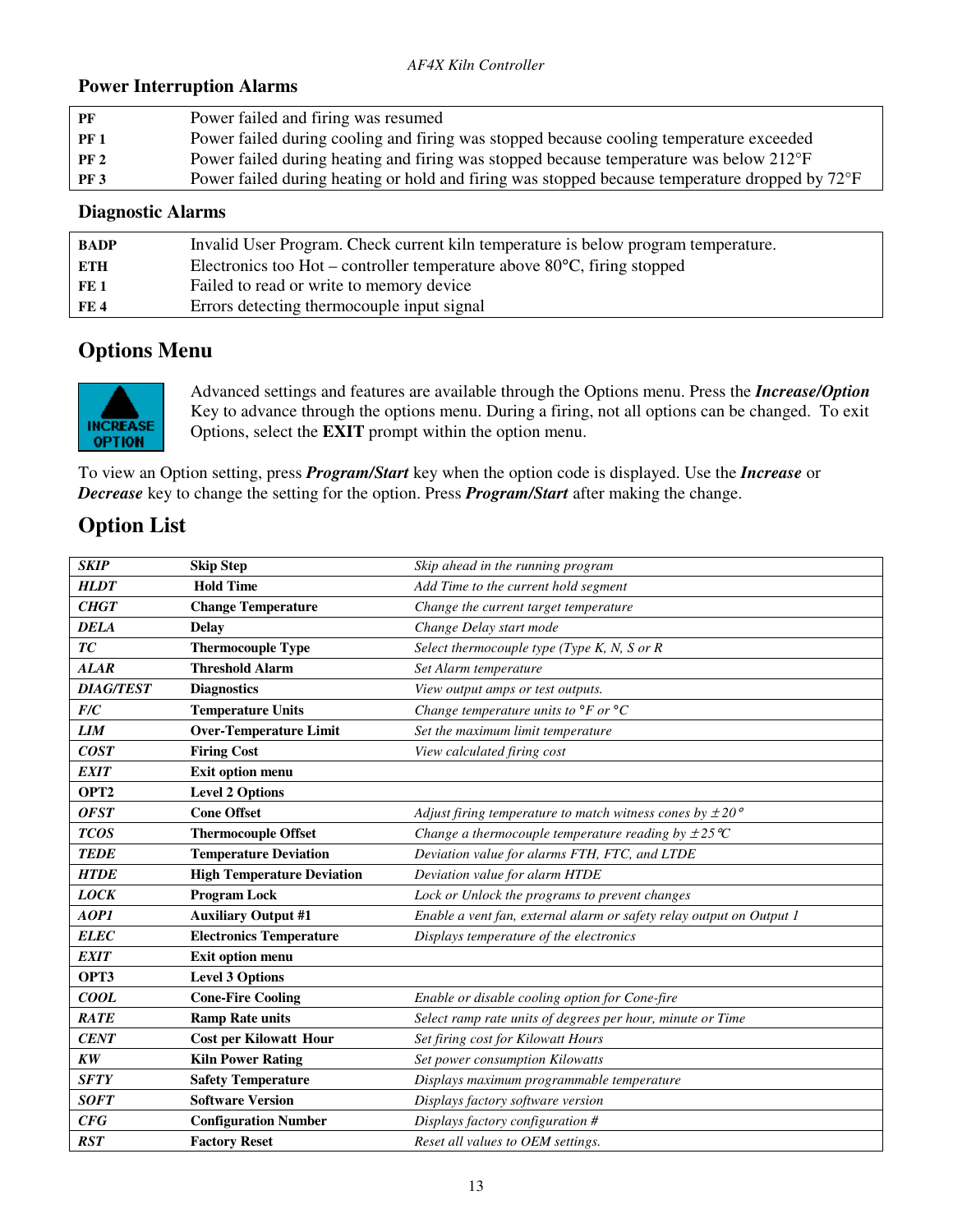The options list will vary depending on the controller configuration. If the program loaded is not a CONE program, Cone fire options do not appear.

# **Level 1 Options**

### **Skip Step - SKIP**

The Skip option allows you to end a ramp segment or hold period before the time has expired, use the **SKIP** option to advance to a later ramp in the program. This option is available only during an active firing.

Press the *Increase/Option* key until **SKIP** appears, then press *Program/Start* to see the next available ramp. Use the *Increase/Option* key to select a new ramp or to cancel, then press *Program/Start* to exit the option menu.

#### **Hold Time - HLDT**

The Hold time option allows you to edit a hold period for the current ramp step, use the **HLDT** option to add hold time in five minute increments. This option is available only during an active firing.

Press the *Increase/Option* key until **HLDT** appears, then press *Program/Start* to see the program step hold time. Use the *Increase/Option* key to increase the time, then press *Program/Start* to exit the option menu.

#### **Change Temperature - CHGT**

The target temperature can be changed during the active ramp step. Use the **CHGT** option to edit the temperature setting. This option is available only during an active firing.

Press the *Increase/Option* key until **CHGT** appears, then press *Program/Start* to see the program temperature. Use the *Increase* or *Decrease* key to edit the setting, then press *Program/Start* to exit the option menu.

#### **Delay Mode - DELA**

To program the controller to begin a firing at a later time, use the Delay start feature. Enter a time delay in Hours. Minutes format. Delay time is set during the programming sequence just before the firing is started. Once the firing is started, the delay time will count down on the display.

The **DELA** option provides a preference for the delay start feature. The settings are:

- **DFLT** Resets the delay time value to zero after each firing
- ALL Retains the delay time value for all firings
- **OFF** Removes the delay feature from the programming sequence entirely.

Press the *Increase/Option* key until **DELA** appears, then press *Program/Start* to see the setting. Use the *Increase* or *Decrease* key to edit the setting, then press *Program/Start* to exit the option menu.

*Note:* you can skip or end the Delay time once the delay period has started by pressing the *Program/Start* key.

| <b>Thermocouple Type - TC</b> |                |                                                                                                                        |
|-------------------------------|----------------|------------------------------------------------------------------------------------------------------------------------|
|                               |                | The TC Option allows Type "K", "N", "S", or "R" thermocouples. The setting must match the actual thermocouples in use. |
| <b>Settings</b>               | <u>Meaning</u> |                                                                                                                        |
| K                             | Type K         |                                                                                                                        |
| N                             | Type N         |                                                                                                                        |
| S                             | Type S         |                                                                                                                        |
|                               | Type R         |                                                                                                                        |

Press the *Increase/Option* key until **TC** appears, then press *Program/Start* to see the setting. Use the *Increase* or *Decrease* key to edit the setting, then press *Program/Start* to exit the option menu.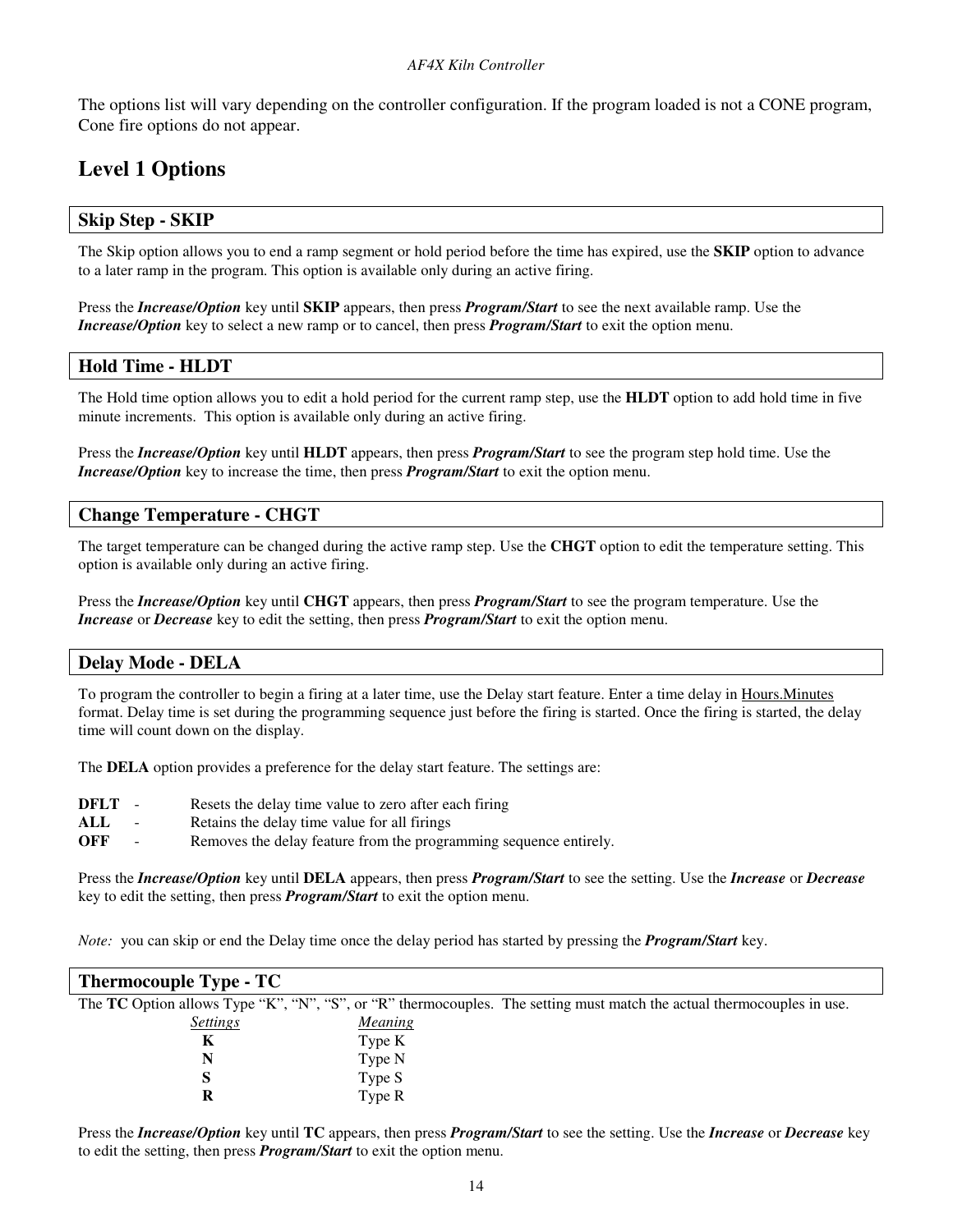#### **Threshold Alarm -ALAR**

To sound an audible alarm when the controller reaches a temperature, Use the **ALAR** option. When the kiln reaches the alarm temperature, the display will flash **ALAR** and the buzzer will sound. Silence the alarm by pressing any key except *Stop*. Pressing *Stop* ends the firing.

Press the *Increase/Option* key until **ALAR** appears, then press *Program/Start* to see the program temperature. Use the *Increase* or *Decrease* key to edit the setting, then press *Program/Start* to exit the option menu.

*Note: You can program the Alarm before you start the firing or reset it during the firing. Setting the alarm value to 32F (0C) will disable the Alarm.* 

#### **Diagnostics – DIAG / TEST**

Diagnostics allows the operator to check the current draw on the main supply line. The accuracy is +/-1amp. To accomplish this, the relays are switched on for a brief time period to get a measurement. During a firing, the test cycle is limited to full load amps with all relays energized.

Note: the controller must be equipped with a current transformer to achieve a result.

Press the *Increase/Option* key until **DIAG** appears, then press *Program/Start* to see the **TEST**. Use the *Increase* or *Decrease* key to see **AMPS** on the display, then press *Program/Start* to view the measurement. When done, the controller will exit the option menu.

The **TEST** Option allows the heater outputs to be turned on for 2 minutes while monitoring the thermocouple temperature. You can press *Program/Start* key to advance to the next output before the 2 minutes expires. **TEST** will also activate the Auxiliary output identified as **AOP1**.

Press the *Increase/Option* key until **DIAG** appears, then press *Program/Start* to see the **TEST**. then press *Program/Start* to start the test cycle. When done, the controller will exit the option menu.

#### **Change Temperature Units – F/C**

The **F/C** Option allows the temperature units to be displayed in either degrees Fahrenheit (°F) or degrees Centigrade (°C).

Press the *Increase/Option* key until **F/C** appears, then press *Program/Start* to see the setting. Use the *Increase* or *Decrease* key to edit the setting, then press *Program/Start* to exit the option menu.

#### **Over-temperature Limit - LIM**

The **LIM** Option allows the operator to set a value for the maximum temperature of the kiln.. The operator can set a value as low as 200F or as high as the Safety Temperature **SFTY** temperature.

The controller will abort the kiln firing with alarm **OTL** if the actual thermocouple temperature is detected 1 degree above the LIM setting.

Press the *Increase/Option* key until **LIM** appears, then press *Program/Start* to see the setting. Use the *Increase* or *Decrease* key to edit the setting, then press *Program/Start* to exit the option menu.

#### **Firing Cost - COST**

To review the current power consumption during or after the kiln firing, use the **COST** option. The display will show the calculated electric usage for the firing if the option *KW* is programmed with a known wattage rating for the kiln. In addition, the display will show a calculated firing cost if the *CENT* option is programmed with a known price for KWHR usage. *Note: These calculations are estimates and are dependent on the accuracy of the values set by the operator.* 

Press the *Increase/Option* key until **COST** appears, then press *Program/Start* key to view the calculation. Press *Program/Start* again to exit the option menu.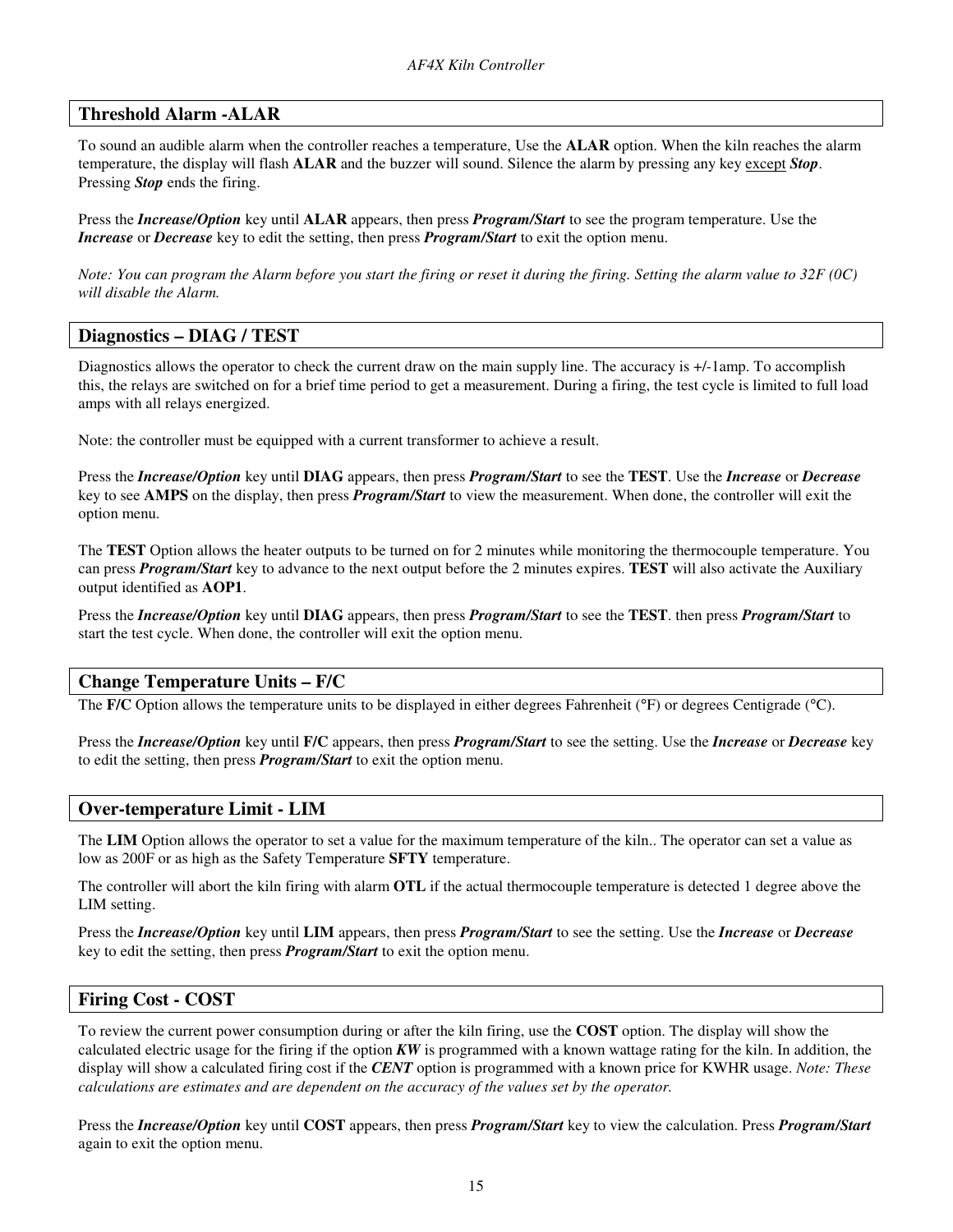# **Level 2 Options**

#### **Cone Offset - OFST**

This offset feature allows you to adjust the final heating step of the Cone programs. This is useful when the kiln does not quite bend witness cones to the desired angle. Cone Offset is a calibration feature that allows a temperature offset for the final heating ramp of the cone program.

First, start a CONE program to make the **OFST** option appear in the option menu. Press the *Increase/Option* key until **OPT2** appears, then press *Program/Start* key, Press *Increase/Option* until **OFST** appears. Press *Program/Start* to see the setting. Use the *Increase* or *Decrease* key to edit the setting, then press *Program/Start* to exit the option menu. **OFST** settings are stored in memory and will apply to all future Cone fire programs.

| $-20$<br>$-11$                                      |  |
|-----------------------------------------------------|--|
| Decreases final ramp temperatures                   |  |
| $-15$<br>Decreases final ramp temperatures<br>-8    |  |
| Decreases final ramp temperatures<br>$-10$<br>-6    |  |
| $-5$<br>Decreases final ramp temperatures<br>$-3$   |  |
| No adjustment in temperatures<br>0<br>0             |  |
| Increases final ramp temperatures<br>$+5$<br>$+3$   |  |
| $+10$<br>Increases final ramp temperatures<br>$+6$  |  |
| $+15$<br>Increases final ramp temperatures<br>$+8$  |  |
| Increases final ramp temperatures<br>$+20$<br>$+11$ |  |

#### **Thermocouple Offset - TCOS**

This offset adjusts the thermocouple reading on the controller up to  $\pm 45^{\circ}F(25^{\circ}C)$ . **TCOS** can be used to compensate for inaccurate temperature readings resulting from aged or poorly positioned thermocouples. Temperature offset applies to all firings.

To Program the offset, Press the *Increase/Option* key until **OPT2** appears, then press *Program/Start* key, Press *Increase/Option* until **TCOS** appears. Press *Program/Start* to see the setting. Use the *Increase* or *Decrease* key to edit the setting, then press *Program/Start* to exit the option menu.

**If you want the kiln to fire Hotter**, the display will show zero for offset, press the *Increase* key to see **H-1**. Continue pressing until the desired thermocouple offset shows in the display (e.g. **H-15** for a 15° offset) and press *Program/Start.*

**If you want the kiln to fire Cooler**, the display will show zero for offset, press the *Decrease* key to see **C-1**.Continue pressing until the desired thermocouple offset shows in the display (e.g. **C-10** for a 10° offset) and press *Program/Start.* 

#### **Temperature Deviation - TEDE**

The **TEDE** Option sets a temperature deviation value to activate an audible and visual alarm. The temperature deviation applies to the following alarms - **FTH, FTC** and **LTDE**. The factory setting is 100°F (56°C). The alarms can be disabled by setting the value to zero.

Press the *Increase/Option* key until **OPT2** appears, then press *Program/Start* key, Press *Increase/Option* until **TEDE** appears. Press *Program/Start* to see the setting. Use the *Increase* or *Decrease* key to edit the setting, then press *Program/Start* to exit the option menu.

#### **High Temperature Deviation - HTDE**

The **HTDE** Option sets a temperature deviation value to abort the kiln firing. The temperature deviation applies only to the **HTDE** alarm. The factory setting is  $100^{\circ}F (56^{\circ}C)$ . The alarm cannot be disabled. The range is  $18^{\circ}F - 200^{\circ}F (10^{\circ}C - 111^{\circ}C)$ 

Press the *Increase/Option* key until **OPT2** appears, then press *Program/Start* key, Press *Increase/Option* until **HTDE** appears. Press *Program/Start* to see the setting. Use the *Increase* or *Decrease* key to edit the setting, then press *Program/Start* to exit the option menu.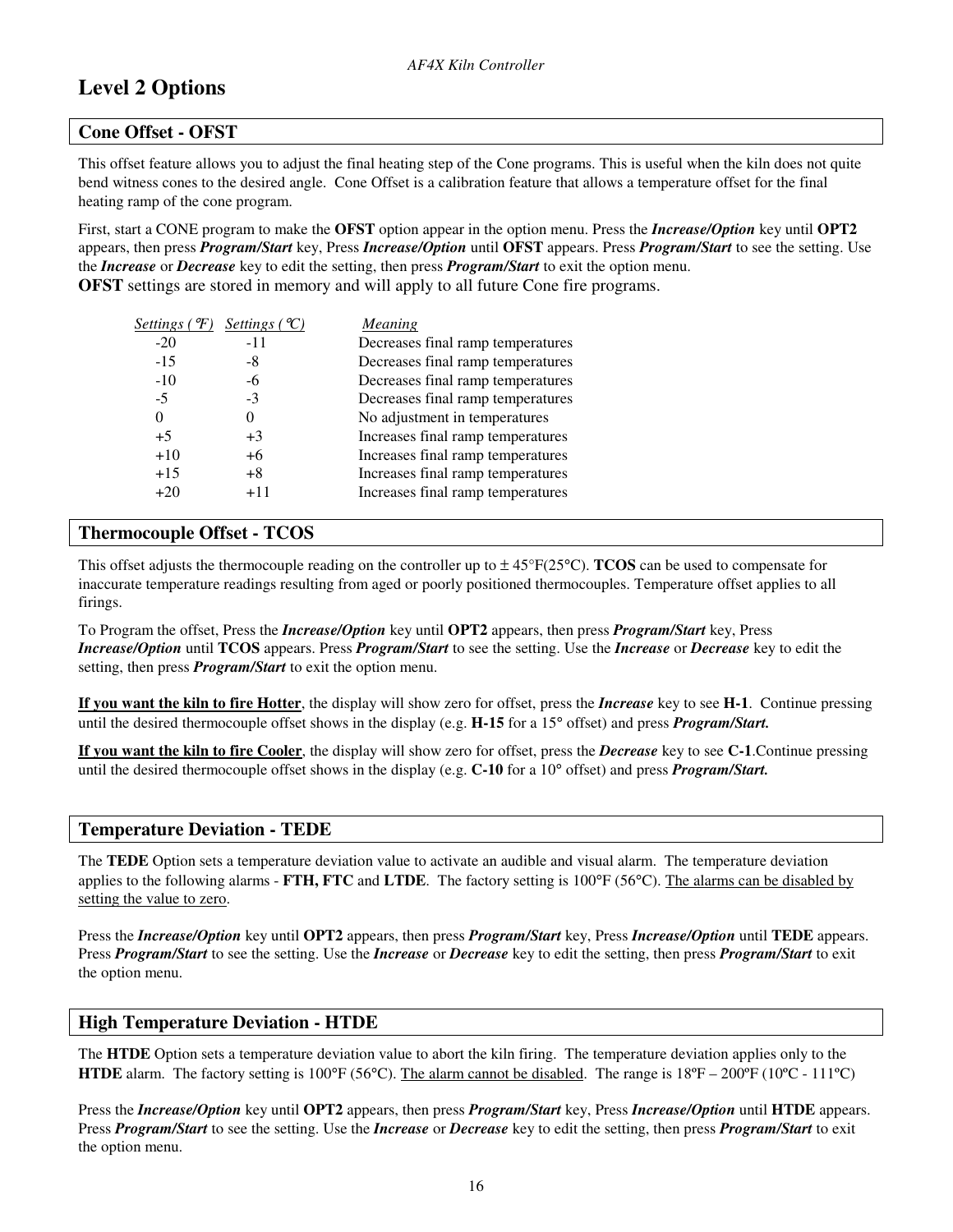#### **Program Lock Mode - LOCK**

The **LOCK** Option allows individual User Programs or a Cone Fire programs to be locked into memory, preventing the settings from being changed.

**LOCK** requires a passcode to enable this feature, the default passcode is '**3**'. Once enabled, the user can set a new passcode that is private. Lock options will appear at the end of each program sequence. If the passcode is entered during the program sequence, the program will no longer be available for editing without the passcode.

To turn off the lock feature, the passcode must be re-entered. To reset the passcode, see *RST* option

Press the *Increase/Option* key until **OPT2** appears, then press *Program/Start* key, Press *Increase/Option* until **LOCK** appears. Press *Program/Start* to see **PASS**. Use the *Increase* or *Decrease* key to set the passcode then press **Program/Start**. use the *Increase* or *Decrease* key to change the setting or to set a new passcode, then press *Program/Start.* 

#### **Auxiliary Output 1 - AOP1**

The **AOP1** Option sets the Auxiliary relay output to the desired functions for controlling a Vent fan, External alarm or Safety relay. Setting the **AOP1** option to **VFAN** enables the **FN** ramp segment for User Programs.

| <b>Settings</b> | <b>Meaning</b>                      |
|-----------------|-------------------------------------|
| <b>NONE</b>     | No external relay functions         |
| <b>VFAN</b>     | Vent fan is enabled on output 2     |
| <b>ALRM</b>     | Alarm is enabled on output 2        |
| <b>SAFE</b>     | Safety Relay is enabled on output 2 |

Press the *Increase/Option* key until **OPT2** appears, then press *Program/Start* key, Press *Increase/Option* until **AOP1** appears. Press *Program/Start* to see the setting. Use the *Increase* or *Decrease* key to edit the setting, then press *Program/Start* to exit the option menu.

#### **Electronics Temperature - ELEC**

**ELEC** displays the controller electronics temperature. This can be useful in monitoring the electronics temperature in hot environments or for diagnosing a controller problem. The **ETH** alarm will activate if the controller temperature is above 80°C (176°F)

Press the *Increase/Option* key until **OPT2** appears, then press *Program/Start* key, Press *Increase/Option* until **ELEC** appears. Press *Program/Start* to see the result. Press *Program/Start* to exit the option menu.

### **Level 3 Options**

#### **Cone-fire Cooling Ramp - COOL**

The Cooling Option is used for Cone-fire programs only. The controller programming sequence for Cone-fire can include a cooling step at the end of the firing or this option can be removed from the programming sequence.

| <b>Settings</b> | <b>Meaning</b>                                          |
|-----------------|---------------------------------------------------------|
| OFF             | COOL options inactive and will not appear for Cone-fire |
| - ON            | COOL option active and will appear for Cone-fire        |

First, start a CONE program to make the **COOL** option appear in the option menu. Press the *Increase/Option* key until **OPT3** appears, then press *Program/Start* key, Press *Increase/Option* until **COOL** appears. Press *Program/Start* to see the setting. Use the *Increase* or *Decrease* key to edit the setting, then press *Program/Start* to exit the option menu.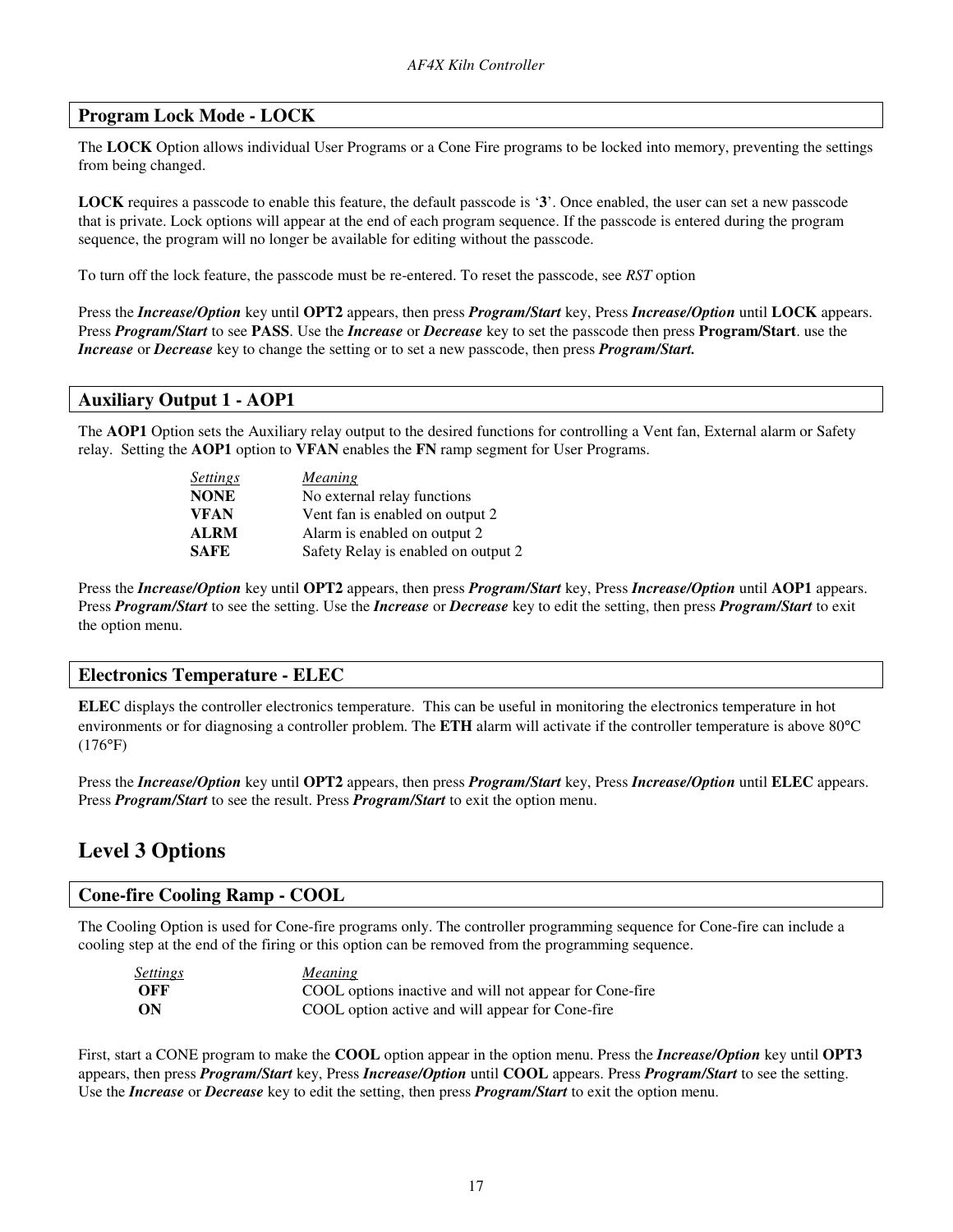#### **Ramp Rate Units - RATE**

The **RATE** Option sets the units for programming and review of heating and cooling rates. The factory default setting is for Degrees per Hour.

| Settings    | Meaning                              |
|-------------|--------------------------------------|
| <b>HOUR</b> | Degrees per Hour                     |
| <b>MIN</b>  | Degrees per Minute                   |
| TIME        | Time to Temperature (Hours. Minutes) |

*MAX 'FULL' rate* 999°C (1799°F)/Hour **MIN**Degrees per Minute16.65°C (29.97°F)/Minute 00.00 Hours.minutes

Press the *Increase/Option* key until **OPT3** appears, then press *Program/Start* key, Press *Increase/Option* until **RATE** appears. Press *Program/Start* to see the setting. Use the *Increase* or *Decrease* key to edit the setting, then press *Program/Start* to exit the option menu.

#### **Kilowatt Hour Cost - CENT**

The **CENT** Option allows the operator to set a value for the Kilowatt Hour usage of the electric service. This value is used to calculate a firing cost for review on the controller display. The value must be entered by the user, it can usually be found on your electric bill. Cost calculations first require a second value entry in the KW option. Cost calculations are only as accurate as the programmed variables. To view the cost calculations, see the **COST** option.

Press the *Increase/Option* key until **OPT3** appears, then press *Program/Start* key, Press *Increase/Option* until **CENT** appears. Press *Program/Start* to see the setting. Use the *Increase* or *Decrease* key to edit the setting, then press *Program/Start* to exit the option menu.

#### **Kilowatt rating - KW**

The **KW** Option allows the operator to set a value for the Kilowatt rating of the kiln. This value is used to calculate a Kilowatt/Hour usage for review on the controller display. The wattage rating must be entered by the user, it can usually be found on the kiln manufacturer label. KWHR and COST calculations are only as accurate as the programmed **KW** value. To view the KWHR or COST calculations, see the **COST** option.

Press the *Increase/Option* key until **OPT3** appears, then press *Program/Start* key, Press *Increase/Option* until **KW** appears. Press *Program/Start* to see the setting. Use the *Increase* or *Decrease* key to edit the setting, then press *Program/Start* to exit the option menu.

#### **Safety Temperature - SFTY**

This option displays the maximum programmable temperature allowed by the controller.

Press the *Increase/Option* key until **OPT3** appears, then press *Program/Start* key. Press *Increase/Option* until **SFTY** appears. Press *Program/Start* to view the setting. Then press *Program/Start* again to exit the option menu.

#### **Software Version - SOFT**

**SOFT** displays the factory software version of the controller.

Press the *Increase/Option* key until **OPT3** appears, then press *Program/Start* key. Press *Increase/Option* until **SOFT** appears. Press *Program/Start* to view the version number. Then press *Program/Start* again to exit the option menu.

#### **Configuration Number - CFG**

**CFG** displays the factory configuration number. this identifies the controller model.

Press the *Increase/Option* key until **OPT3** appears, then press *Program/Start* key. Press *Increase/Option* until **CFG** appears. Press *Program/Start* to view the configuration number. Then press *Program/Start* again to exit the option menu.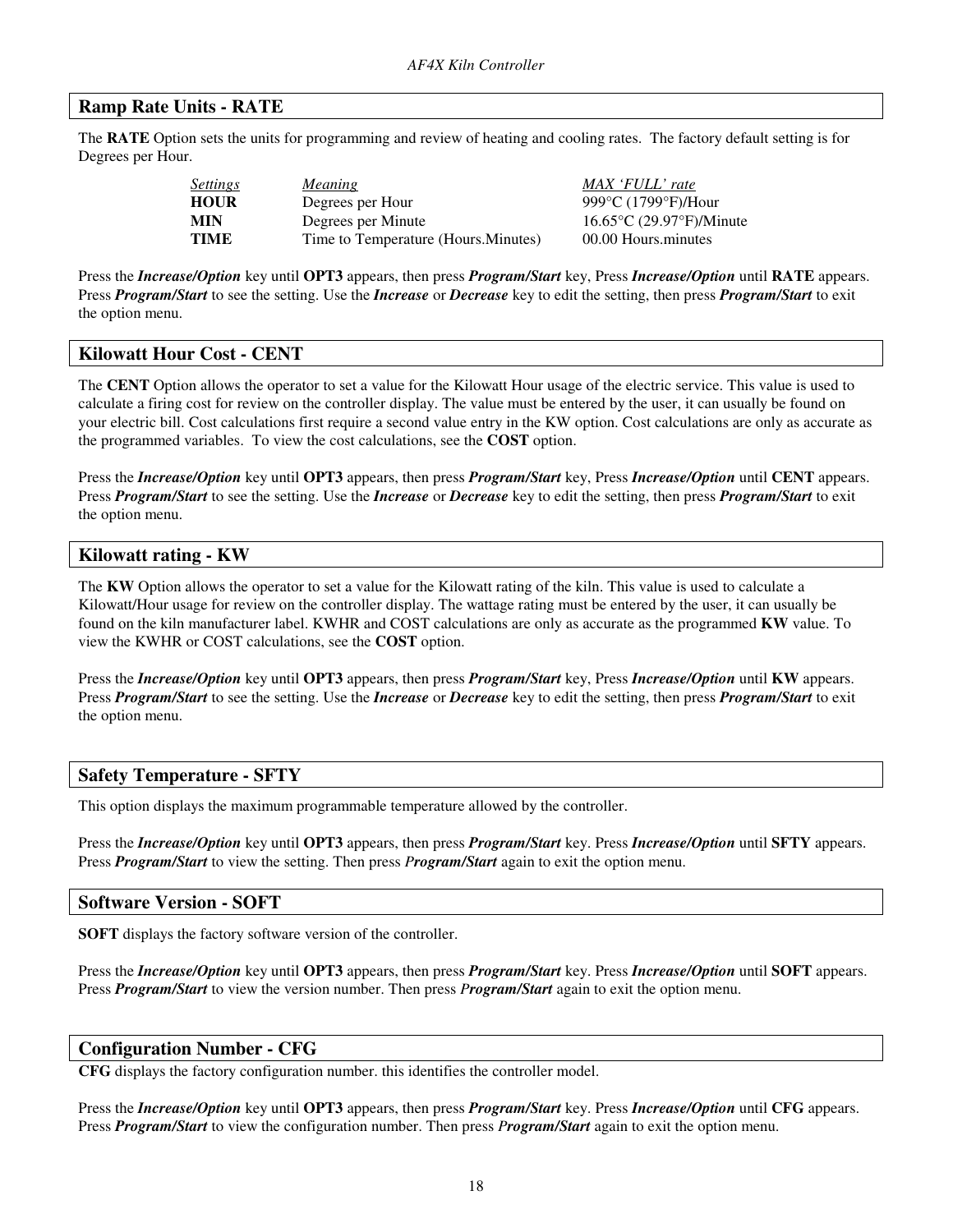#### **Reset - RST**

The **RST** feature restores the original OEM values supplied with the controller. Do not perform a reset unless all other efforts to correct faults with the controller have failed. A reset may change important option settings for your kiln. Before attempting a reset, you should become familiar with the correct option settings for your controller. Most important is the **TC** option setting.

To reset, Press the *Increase/Option* key until **OPT3** appears, then press *Program/Start* key. Press *Increase/Option* until **RST**  appears. Use the *Increase* or *Decrease* key to edit the setting from **NO** to **YES** and press *Program/Start*. This will reset the controller settings. Verify the controller is accurately displaying temperature after the reset. You may need to adjust the **TC** setting for the thermocouple and the **F/C** setting for the display temperature.

### **Hardware Options**

#### **Audible alarm buzzer**

The audible alarm can be disabled by removing the circuit board jumper on the back side of the controller. remove the jumper shunt labeled BUZZ ENABLE along the top edge of the circuit board.

#### **Door/Lid switch**

An optional door switch can be installed and connected to the controller. If not used, a jumper shunt is placed at circuit board location labeled LID.

**LID** is also a display alarm that indicates when the switch connection is open.

The door switch acts an optional safety device to prevent the relay outputs from being energized whenever the kiln door or lid is open.

#### **Computer software**

Computer software is available for remote monitoring and datalogging. The controller has a USB interface that outputs TIME, Temperature and Setpoint data. For more information on the optional computer software, contact Orton or visit www.ortonceramic.com

### **Speed Programs**

5 speed programs are preset firing schedules with different fixed heating rates. These programs are single set-point (one step) programs.

The 5 programs are;

| <b>Display code</b> | <b>Program</b> | Rate             | <b>Target</b>    | Hold     |
|---------------------|----------------|------------------|------------------|----------|
| SPD <sub>1</sub>    | Speed 1        | 200F(111C)/hour  | $1112F(600C)$ *  | $00.00*$ |
| SPD <sub>2</sub>    | Speed 2        | 500F(278C)/hour  | $1112F(600C)$ *  | $00.00*$ |
| SPD <sub>3</sub>    | Speed 3        | 1000F(555C)/hour | 1112F(600C)<br>∗ | $00.00*$ |
| SP <sub>D</sub> 4   | Speed 4        | 1500F(833C)/hour | 1112F(600C)<br>∗ | $00.00*$ |
| SPD <sub>5</sub>    | Speed 5        | Full             | 1112F(600C)<br>∗ | $00.00*$ |

\* The operator can adjust the final firing temperature and optional hold time For information on rates, target temperatures and hold times, see the user program section of this manual.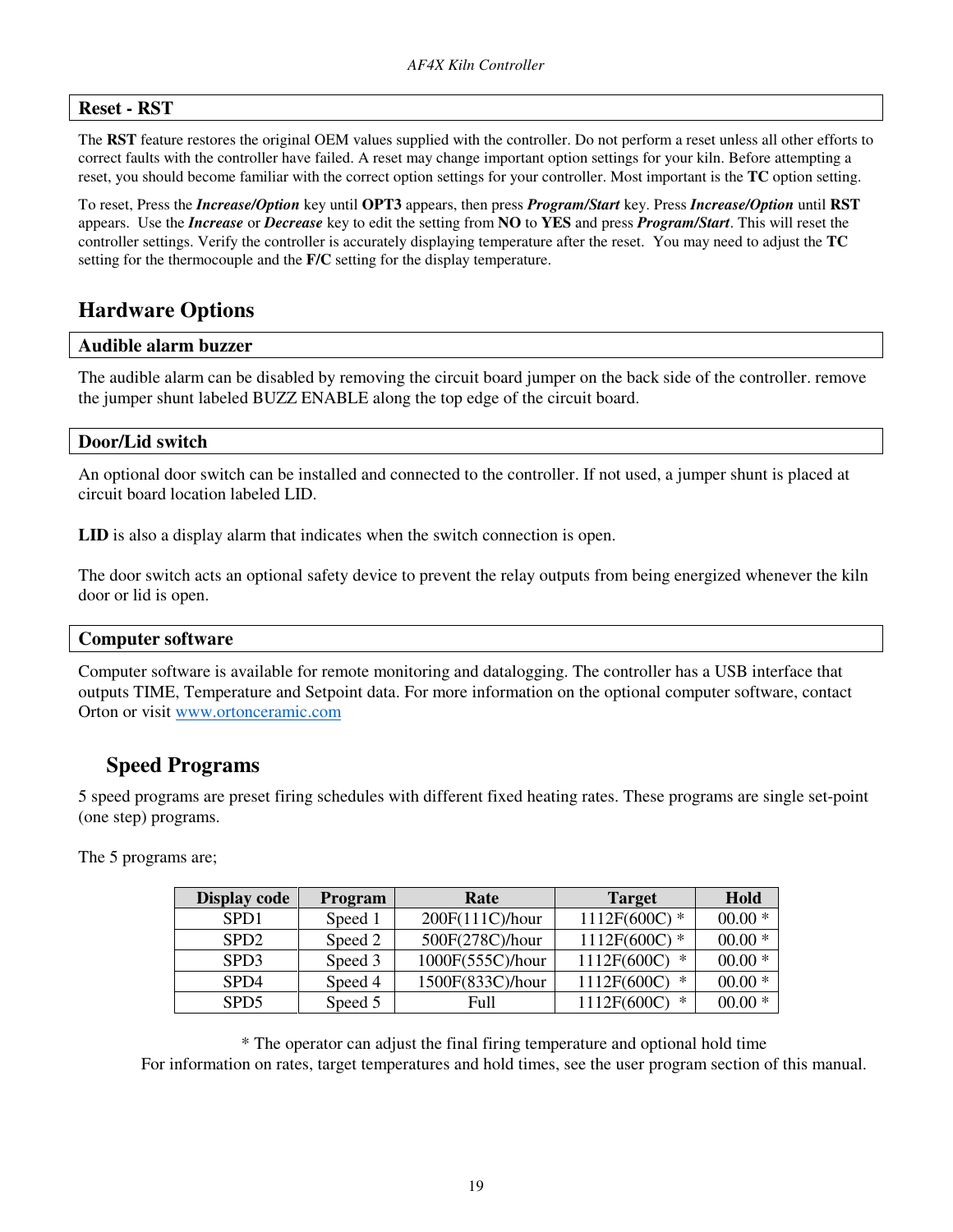### **Speed Program Example**

*To fire at Speed 4 (1500F per hour), to 960F with a 15 minute hold at temperature.* 

**Follow these steps**: starting with the controller displaying **IDLE**

| Press                               | <b>Display Shows</b> |
|-------------------------------------|----------------------|
| <b>PROGRAM</b><br><b>START/STOP</b> |                      |
| <b>INCREASE</b><br><b>OPTION</b>    |                      |
| <b>PROGRAM</b><br><b>START/STOP</b> |                      |
| <b>INCREASE</b><br>OPTION           |                      |
| <b>PROGRAM</b><br><b>TART/STOP</b>  |                      |
| <b>DECREASE</b><br><b>REVIEW</b>    |                      |
| <b>PROGRAM</b><br><b>START/STOP</b> |                      |
| <b>INCREASE</b><br><b>OPTION</b>    |                      |
| <b>PROGRAM</b>                      |                      |
| PROGRAM<br><b>TART/STOP</b>         |                      |
| <b>PROGRAM</b><br><b>TART/STOP</b>  |                      |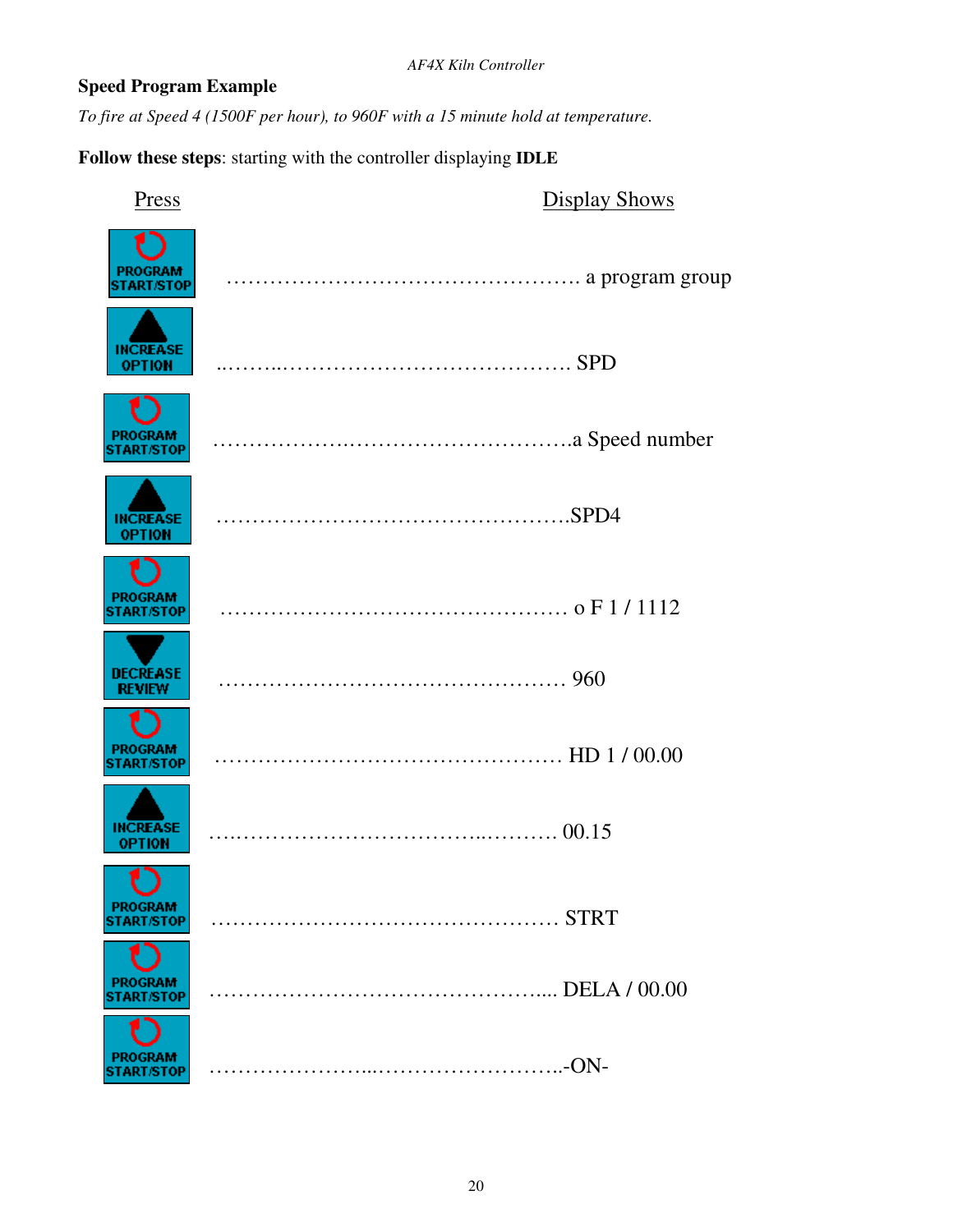# **Jewelry Programs**

The Jewelry programs are 3 preset firing schedules for burnout. The various heating and cooling steps are preprogrammed. You can fire to a preset Jewelry schedule by simply selecting the jewelry program along with an adjustable final hold temperature.

The 3 programs are;

| <b>Display code</b> | Program | Rate              | <b>Target</b> | Hold  |
|---------------------|---------|-------------------|---------------|-------|
|                     |         | 300F(167C)/hour   | 300F(149C)    | 00.20 |
| 5HR                 | 5 Hour  | $101F(56C)$ /hour | 351F(177C)    | 00.10 |
|                     |         | 700F(389C)/hour   | 1350F(732C)   | 01.30 |
|                     |         | 450F(250C)/hour   | 900F(482C) *  | 99.59 |
|                     | 8 Hour  | 300F(167C)/hour   | 300F(149C)    | 01.00 |
| 8HR                 |         | 101F(56C)/hour    | 351F(177C)    | 00.30 |
|                     |         | 349F(194C)/hour   | 1350F(732C)   | 01.30 |
|                     |         | 301F(167C)/hour   | 900F(482C) *  | 99.59 |
|                     |         | 300F(167C)/hour   | 300F(149C)    | 01.00 |
| <b>12HR</b>         | 12 Hour | 101F(56C)/hour    | 351F(177C)    | 00.30 |
|                     |         | 211F(117C)/hour   | 1350F(732C)   | 03.00 |
|                     |         | 225F(125C)/hour   | 900F(482C) *  | 99.59 |

\* The operator can adjust the final hold temperature

For information on rates, target temperatures and hold times, see the user program section of this manual.

### **Jewelry Program Example**

*To fire an 8 hour program with an indefinite final hold temperature of 850F.* 

**Follow these steps**: starting with the controller displaying **IDLE**

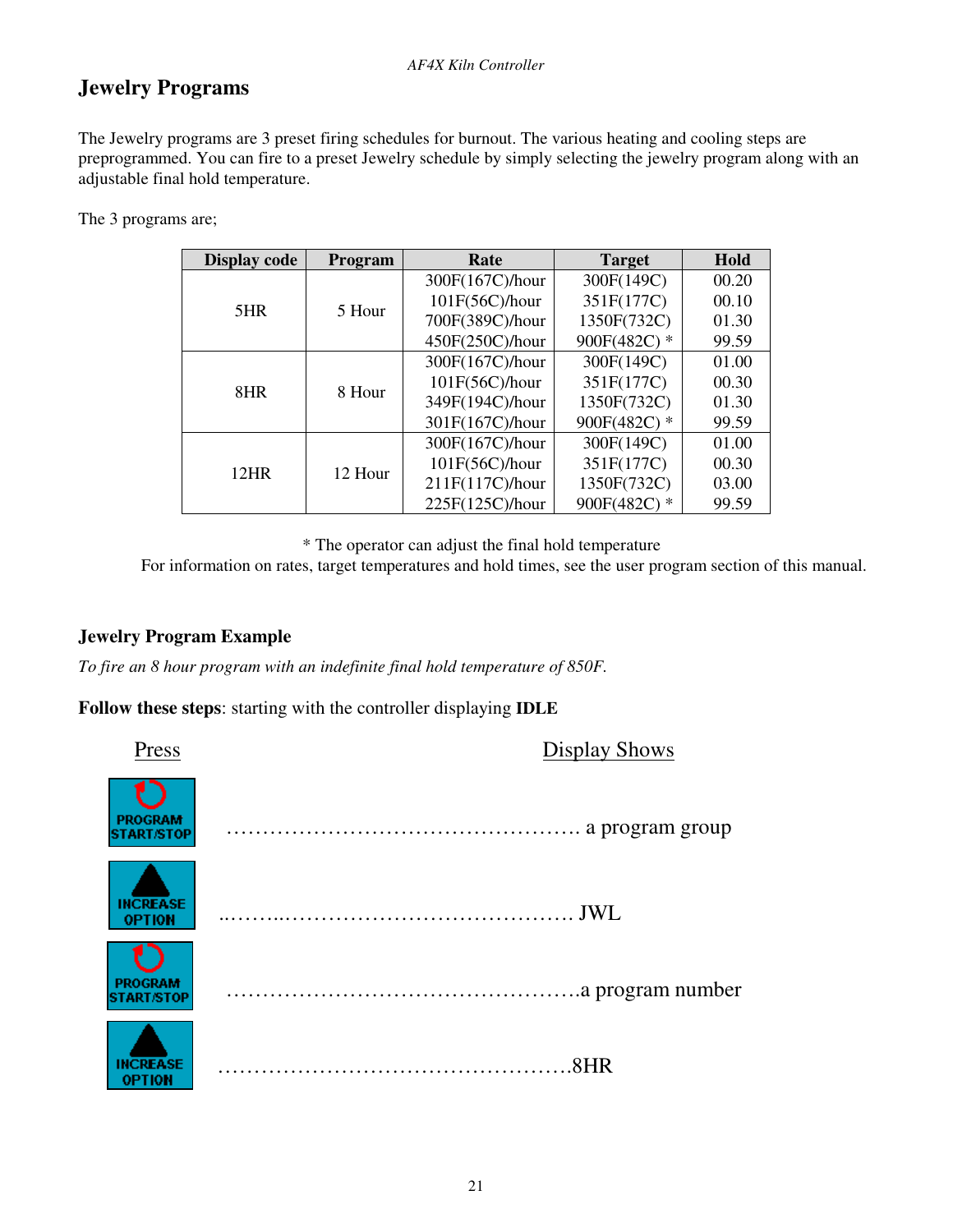

# **PMC Programs**

5 preset firing schedules are available for Precious Metal Clay. The heating steps are preprogrammed. You can fire to a preset PMC schedule by simply selecting the PMC Program. These programs are not adjustable.

The 5 programs are;

| <b>Display code</b> | <b>Program</b>  | Rate                                | <b>Target</b>  | Hold  |
|---------------------|-----------------|-------------------------------------|----------------|-------|
| CLA1                | PMC+ Fast       | <b>FULL</b>                         | 1650°F(899°C)  | 00.10 |
| CLA <sub>2</sub>    | PMC+ Slow       | $1500^{\circ}F(833^{\circ}C)/$ hour | 1470°F(799°C)  | 00.30 |
| CLA3                | PMC3 Slow       | $1500^{\circ}F(833^{\circ}C)/$ hour | 1110°F(599°C)  | 00.45 |
| CLA4                | <b>PMC</b>      | FULL                                | 1650°F(899°C)  | 02.00 |
| CLA5                | <b>PMC Gold</b> | FULL.                               | 1290° F(699°C) | 01.30 |

### **PMC Program Example**

*To fire PMC+ at a slow rate.* 

**Follow these steps**: starting with the controller displaying **IDLE**

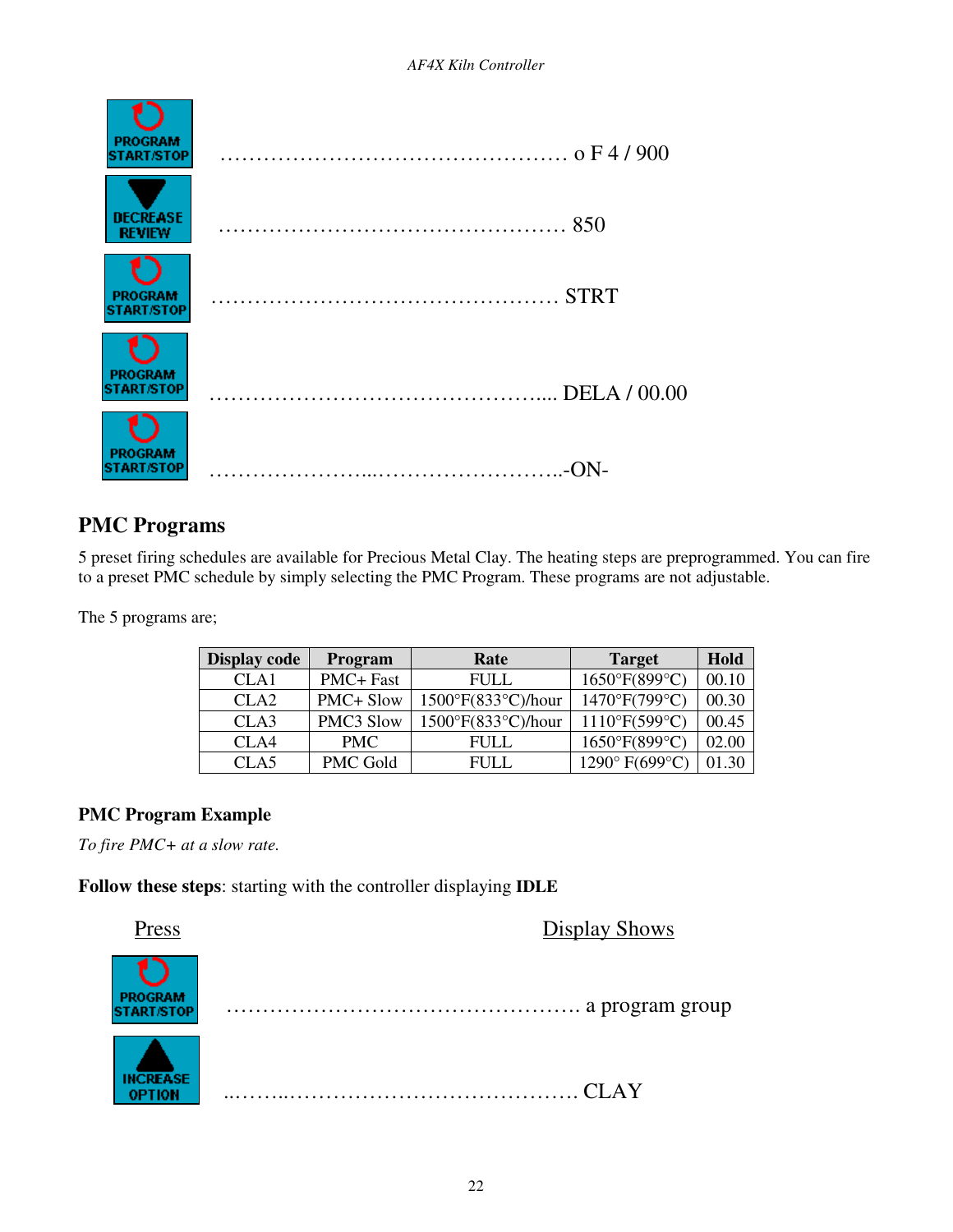

# **Cone-Fire – How it works**

When firing to a cone number, the controller constantly monitors the actual heating rate of the kiln. If the kiln does not fire as rapidly as programmed, the controller re-calculates and adjusts the top firing temperature to compensate for the slower firing rate. This process more accurately fires to the cone number selected. When the heating rate slows, cones deform at slightly lower temperatures. At faster heating rates, cones deform at slightly higher temperatures. This ability to recalculate and to fire to a cone value is a unique, patented feature of all Orton controllers.

Orton Controllers contain three preset program groups for firing to a cone number – Low Fire, Mid Fire, and High Fire. Each of the programs can be adjusted for speed, hold time and cooling rate. The standard programs are designed to fire normal loads of thin ware ceramics. When a kiln is more heavily loaded or when thick ware is fired, additional firing time is needed. Experiment to determine the best firing conditions. The preset firing programs in the controller are:

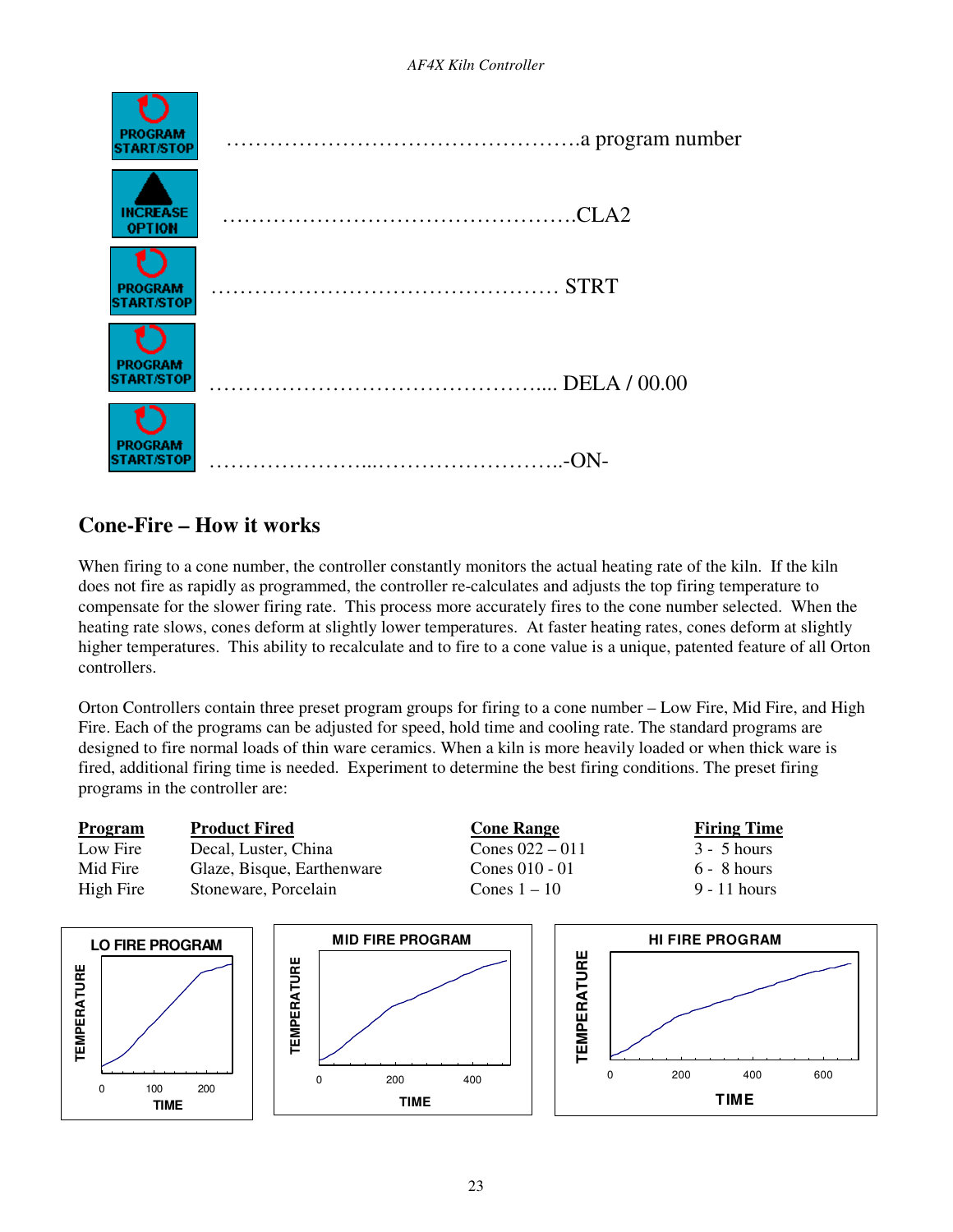*Note: the Conefire Programs can be removed from the controller selections. To disable a program set, see the configuration appendix of this manual.* 

# **Cone-Fire Programs**

*During programming, default values may appear in the display. If the controller was previously programmed, the last settings will appear.* 

- 11. Press the *Program/Start* key. A program group will show on the display.
- 12. Press the *Increase/Option* key until the display shows **CONE,** then press the *Program/Start* key.
- 13. Using the *Increase* or *Decrease* key, select the desired Cone number then press the *Program/Start* key.
- 14. **SPD** shows in the display indicating the Speed setting, use the *Increase* or *Decrease* key to select Fast, Standard or Slow then press the *Program/Start* key.
- 15. **HOLD** shows in the display indicating the optional Hold time at the end of the firing, **HOLD** will be alternating with a Time value. use the *Increase* or *Decrease* key to set a time for the kiln to hold at the top cone temperature. Time is shown as (Hours.Minutes). If no Hold is needed, set zero hours and zero minutes (00.00). Then press the *Program/Start* key.
- 16. **COOL** shows in the display indicating the optional Cooling ramp at the end of the firing, **COOL** will be alternating with a rate value. use the *Increase* or *Decrease* key to set a cooling rate for the kiln to cool to 392ºF(200ºC). The maximum cooling rate is limited to 180ºF(100ºC)/hour. If no controlled cooling is needed, set the rate value as zero. Then press the *Program/Start* key.

*The controller will advance to* **STRT***. The programmed firing schedule is automatically stored and ready to*  START *the firing.*

- 17. If the Delay Start feature is active, the display will show **DELA** alternating with a Time value. use the *Increase* or *Decrease* key to set a time for the kiln firing to begin. Time is shown as (Hours.Minutes). If no Delay is needed, set zero hours and zero minutes (00.00). Then press the *Program/Start* key.
- 18. Press the *Program/Start* key to begin the firing.

## **Cone Fire Advanced Options**

There is one Advanced Option available for Cone Fire programs only. It is *Cone Offset*. For information on this option, see the Options Section.

### **Cone Fire Example**

*To fire to Cone 06, Fast firing speed (20% faster), 15 minute hold at cone temperature, No controlled cooling* 

**Follow these steps**: starting with the controller displaying **IDLE**

Press Display Shows

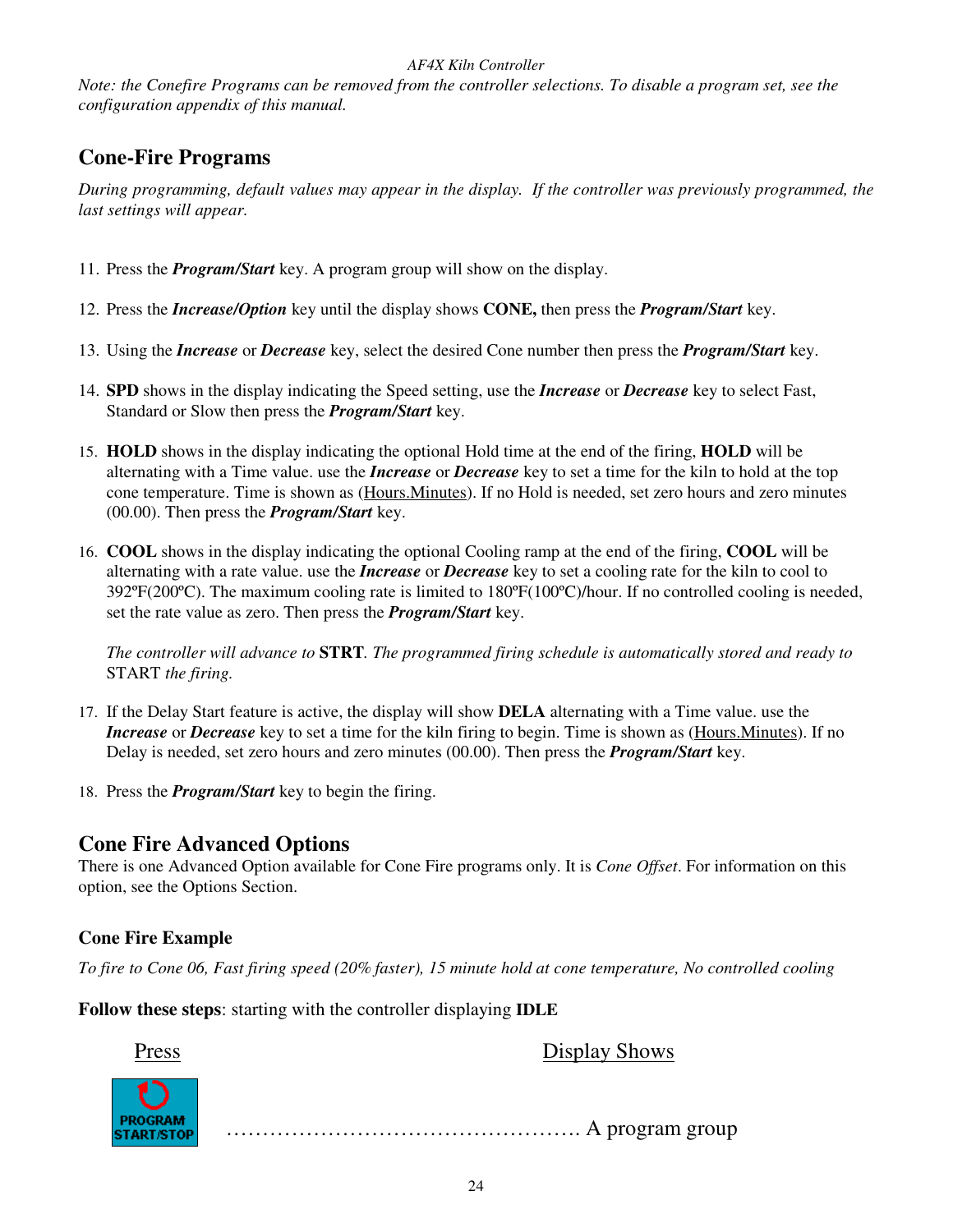| <b>INCREASE</b><br>OPTION           |  |
|-------------------------------------|--|
| <b>PROGRAM</b><br><b>START/STOP</b> |  |
| <b>INCREASE</b><br><b>OPTION</b>    |  |
| <b>PROGRAM</b><br><b>START/STOP</b> |  |
| <b>INCREASE</b><br><b>OPTION</b>    |  |
| <b>PROGRAM</b><br><b>START/STOP</b> |  |
| <b>INCREASE</b><br><b>OPTION</b>    |  |
| <b>PROGRAM</b><br><b>START/STOP</b> |  |
| <b>PROGRAM</b><br><b>START/STOP</b> |  |
| PROGRAM<br><b>ART/STOP</b>          |  |
| PROGRAM<br><b>ART/STOP</b>          |  |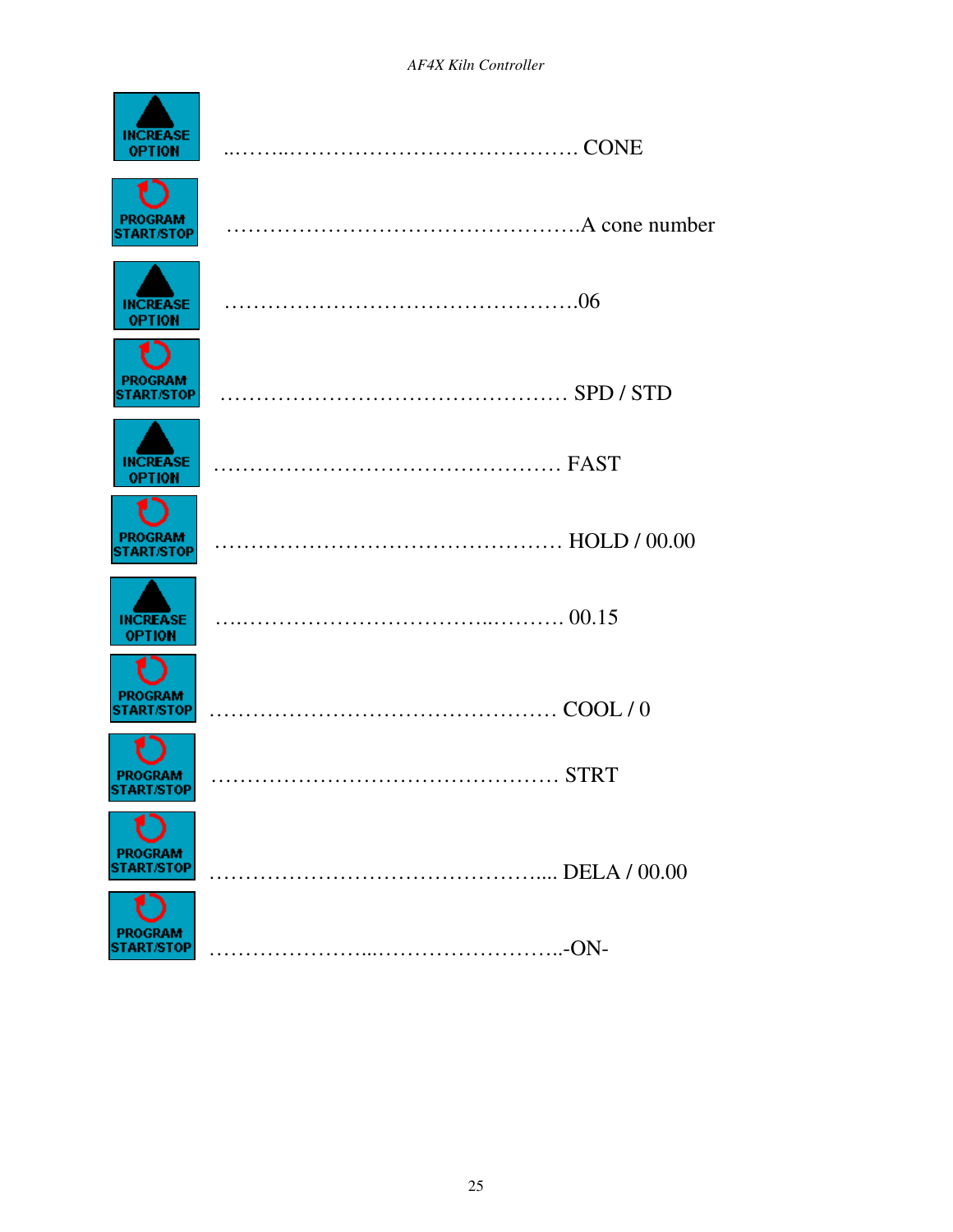# **Reference Section**

# **Appendix A – Low Fire Cone Programs**

### **Cones O22 to O11**

The low fire range is typically used to fire decals or decorations. Some decals, lusters, and gold have a limited firing range and may need to be fired more slowly.

The complete firing schedules for Cones **O22** to **O11** are shown below. The standard firing time is about 3-5 hours.

| <b>Low Fire</b> | Ramp 1       | <b>Target</b> | Ramp 2       | <b>Target</b> |
|-----------------|--------------|---------------|--------------|---------------|
| Cone#           | Degrees/hour | $\mathbf{P}$  | Degrees/hour | °F            |
|                 |              |               |              |               |
| 022             | 396          | 979           | 108          | 1087          |
| 021             | 396          | 1004          | 108          | 1112          |
| 020             | 396          | 1051          | 108          | 1159          |
| 019             | 396          | 1144          | 108          | 1252          |
| 018             | 396          | 1211          | 108          | 1319          |
| 017             | 396          | 1252          | 108          | 1360          |
| 016             | 396          | 1314          | 108          | 1422          |
| 015             | 396          | 1348          | 108          | 1456          |
| 014             | 396          | 1377          | 108          | 1485          |
| 013             | 396          | 1431          | 108          | 1539          |
| 012             | 396          | 1474          | 108          | 1582          |
| 011             | 396          | 1499          | 108          | 1607          |

*Degrees F*

*Degrees C*

| <b>Low Fire</b> | Ramp 1       | <b>Target</b>   | Ramp 2       | <b>Target</b>   |
|-----------------|--------------|-----------------|--------------|-----------------|
| Cone#           | Degrees/hour | $\rm ^{\circ}C$ | Degrees/hour | $\rm ^{\circ}C$ |
|                 |              |                 |              |                 |
| 022             | 220          | 526             | 60           | 586             |
| 021             | 220          | 540             | 60           | 600             |
| 020             | 220          | 566             | 60           | 626             |
| 019             | 220          | 618             | 60           | 678             |
| 018             | 220          | 655             | 60           | 715             |
| 017             | 220          | 678             | 60           | 738             |
| 016             | 220          | 712             | 60           | 772             |
| 015             | 220          | 731             | 60           | 791             |
| 014             | 220          | 747             | 60           | 807             |
| 013             | 220          | 777             | 60           | 837             |
| 012             | 220          | 801             | 60           | 861             |
| 011             | 220          | 815             | 60           | 875             |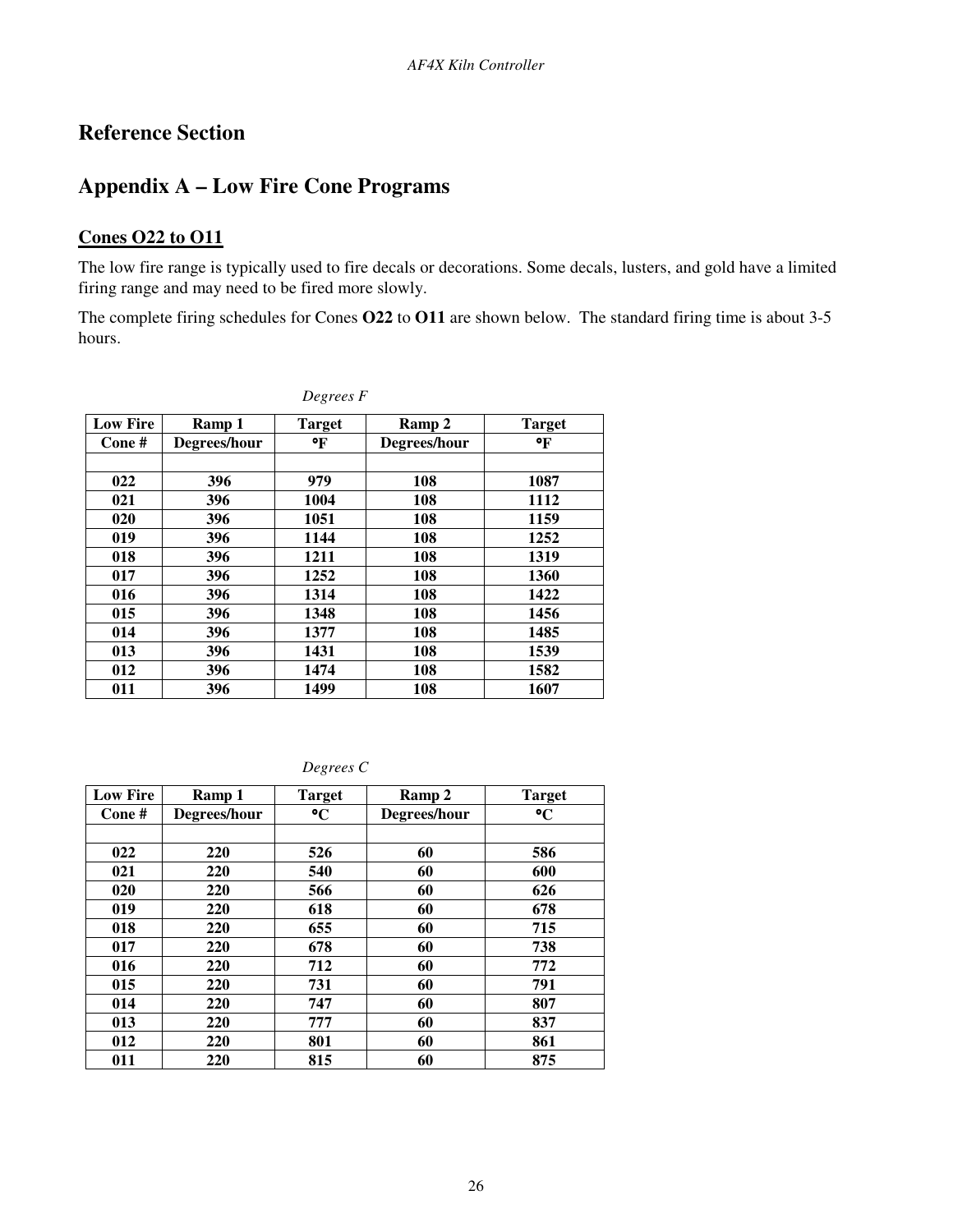# **Appendix B – Mid Fire Cone Programs**

### **Cones O10 to O1**

This firing range is used to fire earthenware and low temperature glazes. If the ware is not thoroughly dried, a preheat cycle can be added. With lead-free glazes, a 10 to 20 minute hold is beneficial.

Earthenware or other bodies containing ball clays, talc, and kaolin contain compounds such as water, carbon, and sulfur that are burned-off during the firing. The body will lose about 10% of its weight. In addition, a physical change in any silica present can cause cracking of ware unless the heating rate is slowed near 1063°F (573°C). This change occurs during both heating and cooling.

The complete firing schedules for Cones **O10** to **O1** are shown below. The standard firing time is about 7-9 hours.

| <b>Mid Fire</b> | Ramp 1   | <b>Target</b> | Ramp 2   | <b>Target</b> | Ramp 3   | <b>Target</b> | Ramp 4   | <b>Target</b> |
|-----------------|----------|---------------|----------|---------------|----------|---------------|----------|---------------|
| Cone#           | Degrees/ | °F            | Degrees/ | °F            | Degrees/ | °F            | Degrees/ | °F            |
|                 | hour     |               | hour     |               | hour     |               | hour     |               |
|                 |          |               |          |               |          |               |          |               |
| 010             | 324      | 1022          | 153      | 1112          | 180      | 1549          | 108      | 1657          |
| 09              | 324      | 1022          | 153      | 1112          | 180      | 1580          | 108      | 1688          |
| 08              | 324      | 1022          | 153      | 1112          | 180      | 1620          | 108      | 1728          |
| 07              | 324      | 1022          | 153      | 1112          | 180      | 1681          | 108      | 1789          |
| 06              | 324      | 1022          | 153      | 1112          | 180      | 1720          | 108      | 1828          |
| 05              | 324      | 1022          | 153      | 1112          | 180      | 1780          | 108      | 1888          |
| 04              | 324      | 1022          | 153      | 1112          | 180      | 1837          | 108      | 1945          |
| 0 <sub>3</sub>  | 324      | 1022          | 153      | 1112          | 180      | 1879          | 108      | 1987          |
| 02              | 324      | 1022          | 153      | 1112          | 180      | 1908          | 108      | 2016          |
| 01              | 324      | 1022          | 153      | 1112          | 180      | 1938          | 108      | 2046          |

*Degrees F*

| Degrees C |  |
|-----------|--|
|-----------|--|

| <b>Mid Fire</b> | Ramp 1   | <b>Target</b>   | Ramp 2   | <b>Target</b> | Ramp 3     | <b>Target</b>   | Ramp 4   | <b>Target</b>   |
|-----------------|----------|-----------------|----------|---------------|------------|-----------------|----------|-----------------|
| Cone#           | Degrees/ | $\rm ^{\circ}C$ | Degrees/ | $\mathbf{C}$  | Degrees/   | $\rm ^{\circ}C$ | Degrees/ | $\rm ^{\circ}C$ |
|                 | hour     |                 | hour     |               | hour       |                 | hour     |                 |
|                 |          |                 |          |               |            |                 |          |                 |
| 010             | 180      | 550             | 85       | 600           | <b>100</b> | 843             | 60       | 903             |
| 09              | 180      | 550             | 85       | 600           | <b>100</b> | 860             | 60       | 920             |
| 08              | 180      | 550             | 85       | 600           | <b>100</b> | 882             | 60       | 942             |
| 07              | 180      | 550             | 85       | 600           | <b>100</b> | 916             | 60       | 976             |
| 06              | 180      | 550             | 85       | 600           | <b>100</b> | 938             | 60       | 998             |
| 0 <sub>5</sub>  | 180      | 550             | 85       | 600           | <b>100</b> | 971             | 60       | 1031            |
| 04              | 180      | 550             | 85       | 600           | <b>100</b> | 1003            | 60       | 1063            |
| 0 <sub>3</sub>  | 180      | 550             | 85       | 600           | <b>100</b> | 1026            | 60       | 1086            |
| 02              | 180      | 550             | 85       | 600           | <b>100</b> | 1042            | 60       | 1102            |
| 01              | 180      | 550             | 85       | 600           | 100        | 1059            | 60       | 1119            |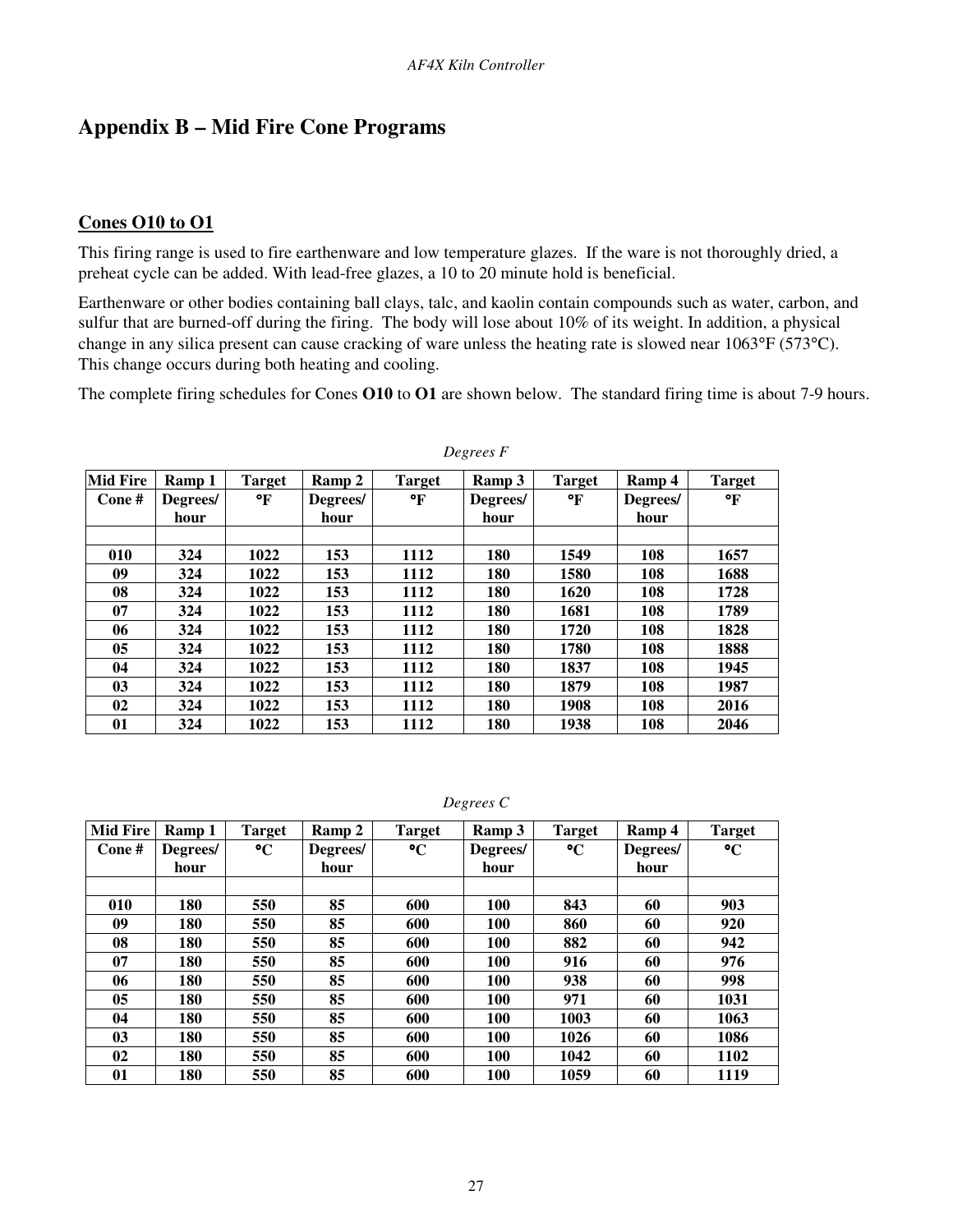# **Appendix C – High Fire Cone Programs**

### **Cones 1 to 10**

The firing range of higher temperature bodies, such as stoneware and porcelain varies between Cone 4 and Cone 10. These bodies are fired nearly to vitrification and can shrink up to 16%. As with earthenware bodies, water, carbon, and sulfur are potential burnout materials and venting is important to remove gases generated. With the presence of silica, the firing needs to be slowed near 1063°F (573°C) to prevent cracking.

Typical porcelain bodies are formulated from kaolin, feldspars, silica, and ball clays. The weight loss during firing can be around 10 to 12% and shrinkage can approach 20%.

Porcelain bodies require good temperature uniformity at their final firing temperature. If slightly overfired, the body may warp or blister. On maturing, the body becomes its own "glaze." A hold time is usually desirable for best fired results.

The complete firing schedules for Cones **1** to **12** are shown below. The standard firing time is about 10-12 hours.

| <b>Hi Fire</b>   | Ramp 1   | <b>Target</b> | Ramp 2   | <b>Target</b> | Ramp 3   | <b>Target</b> | Ramp 4   | <b>Target</b> |
|------------------|----------|---------------|----------|---------------|----------|---------------|----------|---------------|
| Cone#            | Degrees/ | °F            | Degrees/ | $\mathbf{F}$  | Degrees/ | °F            | Degrees/ | °F            |
|                  | hour     |               | hour     |               | hour     |               | hour     |               |
|                  |          |               |          |               |          |               |          |               |
| 1                | 324      | 1022          | 153      | 1112          | 162      | 1863          | 108      | 2079          |
| $\overline{2}$   | 324      | 1022          | 153      | 1112          | 162      | 1872          | 108      | 2088          |
| 3                | 324      | 1022          | 153      | 1112          | 162      | 1890          | 108      | 2106          |
| $\boldsymbol{4}$ | 324      | 1022          | 153      | 1112          | 162      | 1908          | 108      | 2124          |
| 5                | 324      | 1022          | 153      | 1112          | 162      | 1951          | 108      | 2167          |
| 6                | 324      | 1022          | 153      | 1112          | 162      | 2016          | 108      | 2232          |
| 7                | 324      | 1022          | 153      | 1112          | 162      | 2046          | 108      | 2262          |
| 8                | 324      | 1022          | 153      | 1112          | 162      | 2064          | 108      | 2280          |
| 9                | 324      | 1022          | 153      | 1112          | 162      | 2084          | 108      | 2300          |
| 10               | 324      | 1022          | 153      | 1112          | 162      | 2129          | 108      | 2345          |

*Degrees F* 

| <b>Hi</b> Fire | Ramp 1           | <b>Target</b>   | Ramp 2           | <b>Target</b>   | Ramp 3           | <b>Target</b>   | Ramp 4           | <b>Target</b>   |
|----------------|------------------|-----------------|------------------|-----------------|------------------|-----------------|------------------|-----------------|
| Cone#          | Degrees/<br>hour | $\rm ^{\circ}C$ | Degrees/<br>hour | $\rm ^{\circ}C$ | Degrees/<br>hour | $\rm ^{\circ}C$ | Degrees/<br>hour | $\rm ^{\circ}C$ |
| 1              | 180              | 550             | 85               | 600             | 90               | 1017            | 60               | 1137            |
| $\mathbf{2}$   | 180              | 550             | 85               | 600             | 90               | 1022            | 60               | 1142            |
| 3              | 180              | 550             | 85               | 600             | 90               | 1032            | 60               | 1152            |
| 4              | 180              | 550             | 85               | 600             | 90               | 1042            | 60               | 1162            |
| 5              | 180              | 550             | 85               | 600             | 90               | 1066            | 60               | 1186            |
| 6              | 180              | 550             | 85               | 600             | 90               | 1102            | 60               | 1222            |
| 7              | 180              | 550             | 85               | 600             | 90               | 1119            | 60               | 1239            |
| 8              | 180              | 550             | 85               | 600             | 90               | 1129            | 60               | 1249            |
| 9              | 180              | 550             | 85               | 600             | 90               | 1140            | 60               | 1260            |
| 10             | 180              | 550             | 85               | 600             | 90               | 1165            | 60               | 1285            |

#### *Degrees C*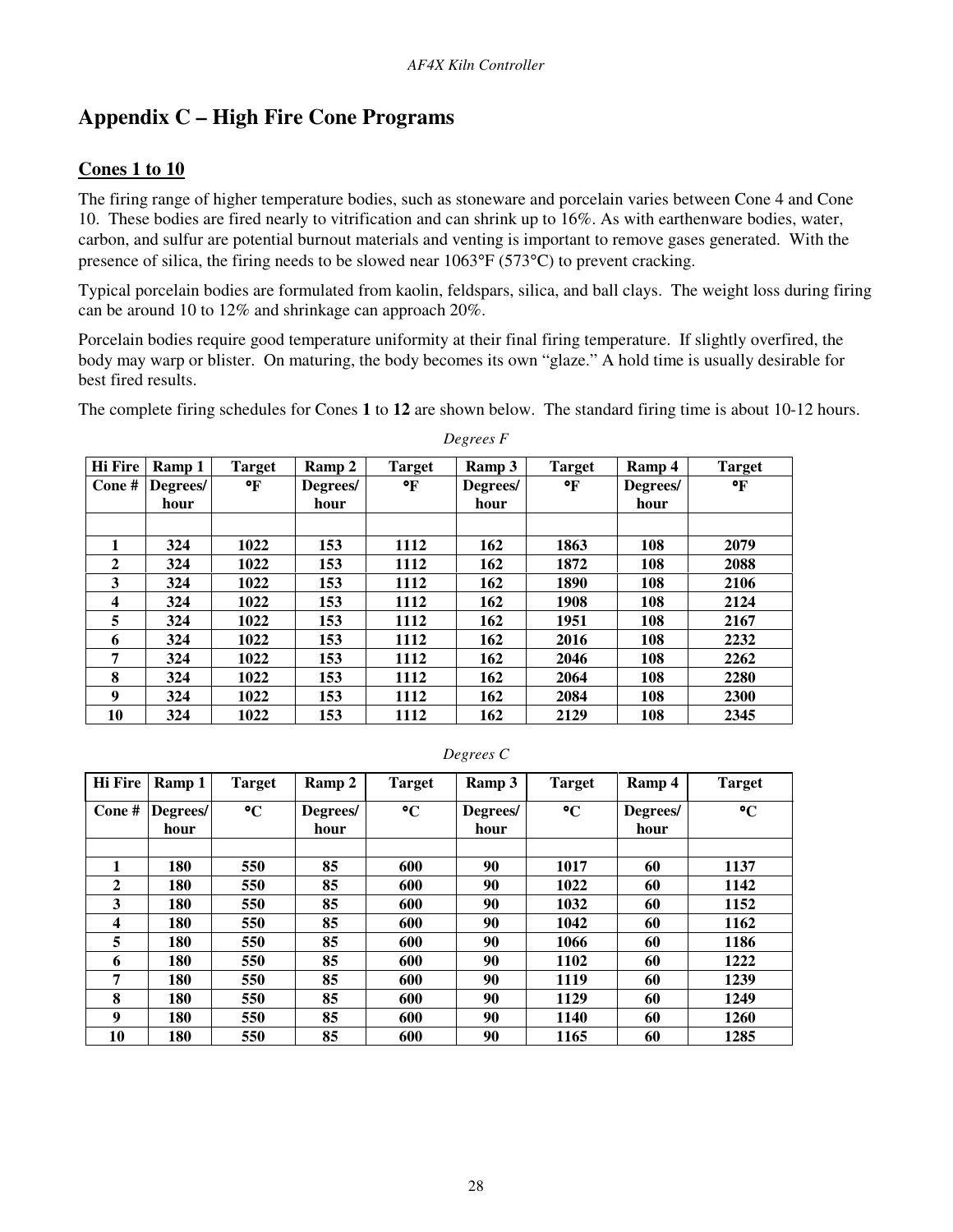# **Appendix D – User Program Charts**

| User Program #1         |                        |             |           |                  |
|-------------------------|------------------------|-------------|-----------|------------------|
| Ramp#                   | Rate: <sup>o</sup> /hr | Temperature | Hold Time | Vent Fan: on/off |
| 1                       |                        |             |           |                  |
| $\overline{2}$          |                        |             |           |                  |
| 3                       |                        |             |           |                  |
| $\overline{\mathbf{4}}$ |                        |             |           |                  |
| 5                       |                        |             |           |                  |
| 6                       |                        |             |           |                  |
| 7                       |                        |             |           |                  |
| 8                       |                        |             |           |                  |
| $\boldsymbol{9}$        |                        |             |           |                  |
| 10                      |                        |             |           |                  |
| 11                      |                        |             |           |                  |
| 12                      |                        |             |           |                  |
| 13                      |                        |             |           |                  |
| 14                      |                        |             |           |                  |
| 15                      |                        |             |           |                  |
| 16                      |                        |             |           |                  |
| 17                      |                        |             |           |                  |
| 18                      |                        |             |           |                  |
| 19                      |                        |             |           |                  |
| 20                      |                        |             |           |                  |

### **User Program # 2**

| Ramp# | Rate: <sup>o</sup> /hr | Temperature | Hold Time | Vent Fan: on/off |
|-------|------------------------|-------------|-----------|------------------|
|       |                        |             |           |                  |
|       |                        |             |           |                  |
|       |                        |             |           |                  |
|       |                        |             |           |                  |
|       |                        |             |           |                  |
|       |                        |             |           |                  |
| −     |                        |             |           |                  |
| 8     |                        |             |           |                  |
|       |                        |             |           |                  |
| 10    |                        |             |           |                  |

# **Appendix E – Connecting Thermocouples**

For thermocouples, the color-coded wires should always include a red wire. The red wire is the negative leg.

For Type K, the positive leg is yellow.

For Type N, the positive leg is orange.

For Type S and Type R, the positive leg is black.

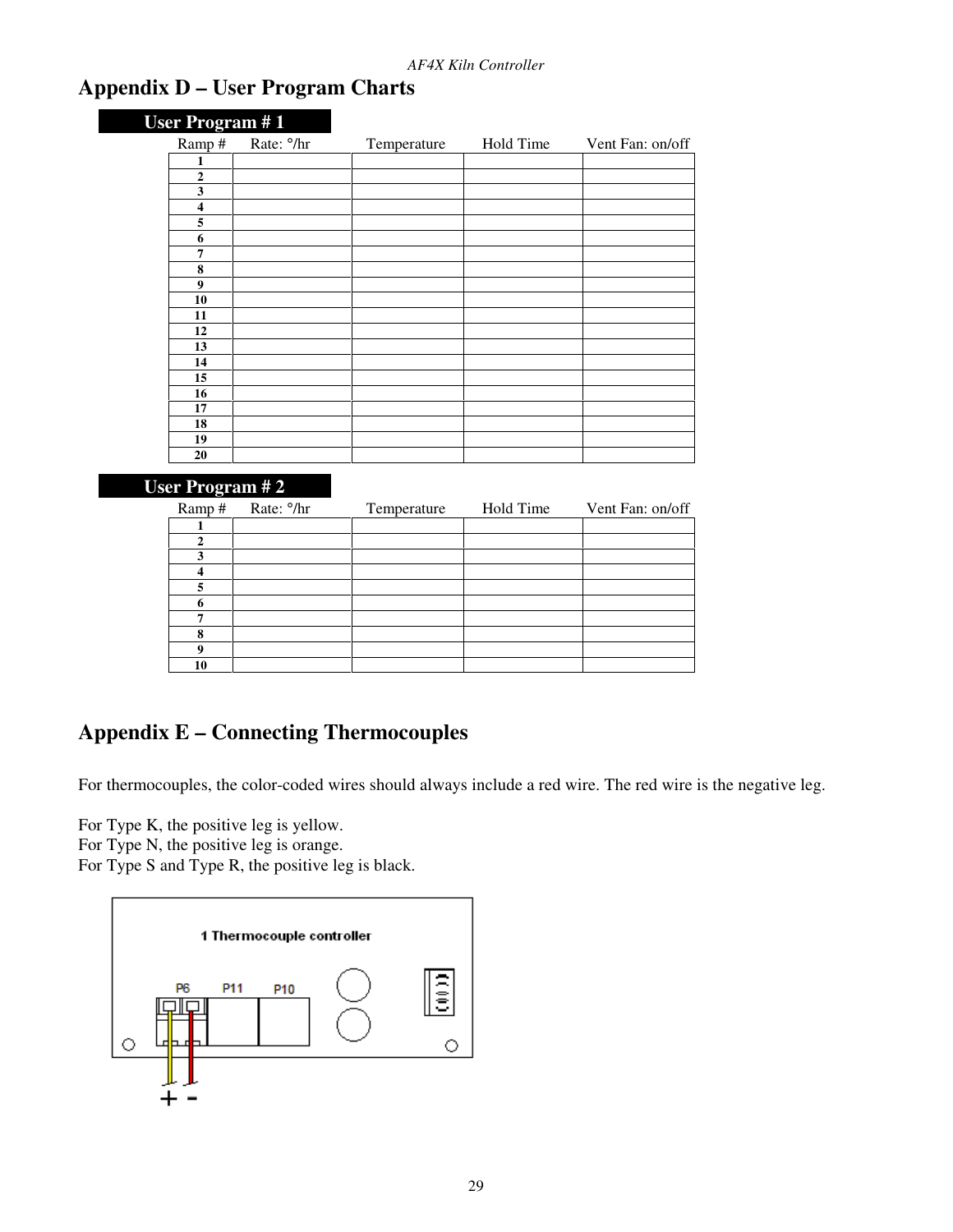



**Appendix G – Typical Wiring Diagram, 1 Heater, 1 safety relay** 

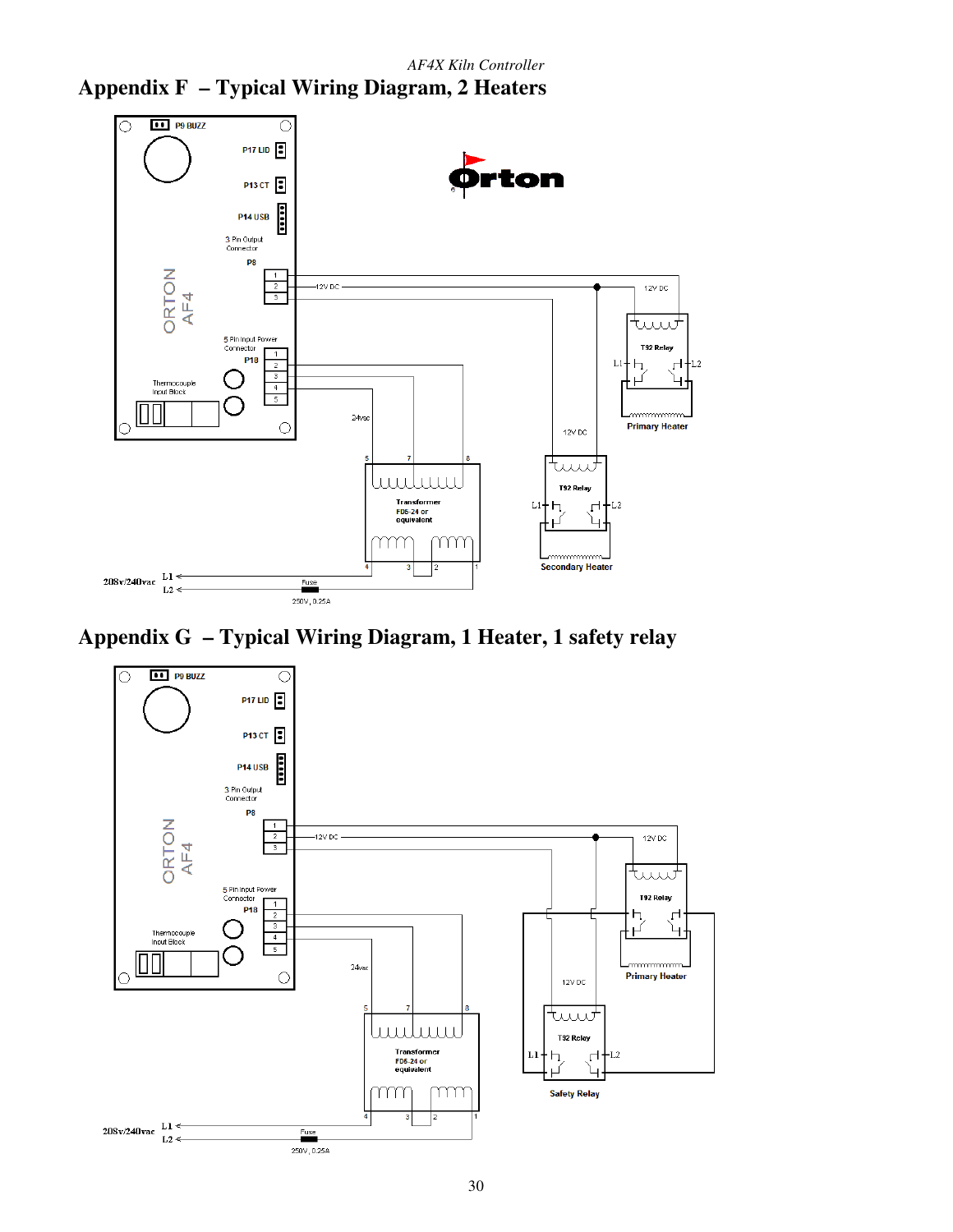# **Appendix G – Configuration Options**

The configuration menu allows you to enable or disable the preset program groups and adjust some of the common default settings for the controller.

To access the configuration menu. Press and Hold all 3 keys during power on. The display will show **RST** 

Press the *Program/Start* key, the display will show **MODE/1** 

| Press the <i>Program/Start</i> key, the display will show SPD                               |
|---------------------------------------------------------------------------------------------|
| Press the <i>Increase/Option</i> key to select YES or NO for Speed program group            |
| Press the <i>Program/Start</i> key, the display will show <b>JWL</b>                        |
| Press the <i>Increase/Option</i> key to select YES or NO for Jewelry program group          |
| Press the <i>Program/Start</i> key, the display will show CLAY                              |
| Press the <i>Increase/Option</i> key to select YES or NO for PMC program group              |
| Press the <i>Program/Start</i> key, the display will show CONE                              |
| Press the <i>Increase/Option</i> key to select YES or NO for Cone program group             |
| Press the <i>Program/Start</i> key, the display will show CLAY                              |
| Press the <i>Increase/Option</i> key to select YES or NO for PMC program group              |
| Press the <i>Program/Start</i> key, the display will show USER                              |
| Press the <i>Increase/Option</i> key to select YES or NO for User Program group             |
| Press the <i>Program/Start</i> key, the display will show TC                                |
| Press the <i>Increase/Option</i> key to select a thermocouple type setting                  |
| Press the <i>Program/Start</i> key, the display will show F/C                               |
| Press the <i>Increase/Option</i> key to select a temperature unit setting                   |
| Press the <i>Program/Start</i> key, the display will show PID                               |
| Press the <i>Increase/Option</i> key to select a Kiln type BRICK or FIBER                   |
| Press the <i>Program/Start</i> key, the display will show <b>SPCL</b>                       |
| Press the <i>Increase/Option</i> key to select ON or OFF for rapid heating                  |
| <b>OFF</b> – heats as fast as possible to setpoint when rate is FULL                        |
| <b>ON</b> – Slows heating to prevent overshoot prior to reaching setpoint when rate is FULL |
| Press the <i>Program/Start</i> key, the display will show <b>SFTY</b>                       |
| Press the <i>Increase/Option</i> key to set the max firing temperature                      |
| Press the <i>Program/Start</i> key, the display will show USR                               |
| Press the <i>Increase/Option</i> key to select the number of user programs                  |
| Press the <i>Program/Start</i> key, the display will show AOP1                              |
| Press the <i>Increase/Option</i> key to select function for the secondary relay output      |
| Press the <i>Program/Start</i> key, the display will show DELA                              |
| Press the <i>Increase/Option</i> key to select a Delay start mode                           |

Press the *Program/Start* key, the display will show **IDLE** 

From **IDLE**, you can program up to 10 custom user programs that will be preset and unavailable for editing. You must enter the complete programs into PR01-PR10 before powering off the controller.

Power off and restart the controller.